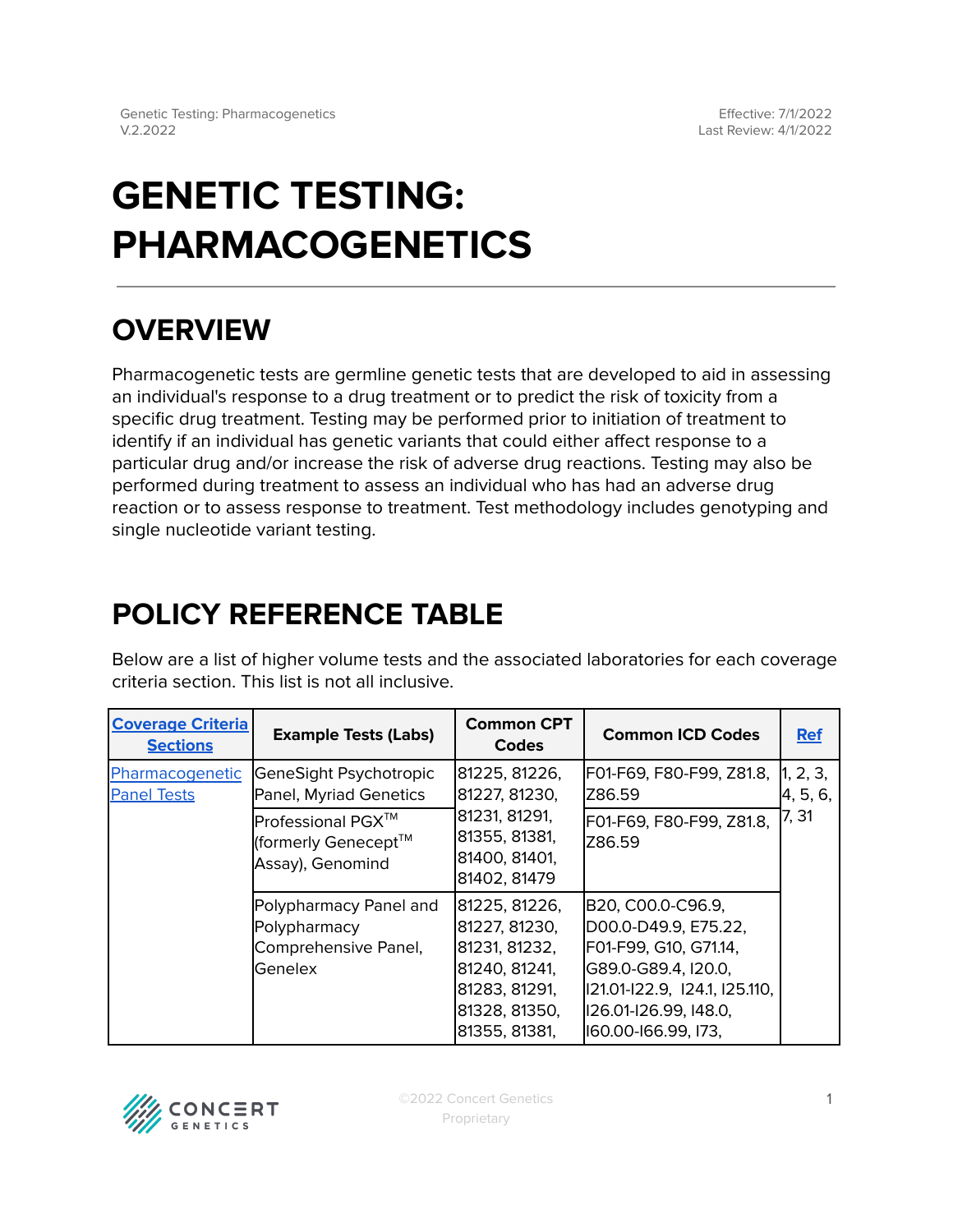Effective: 7/1/2022 Last Review: 4/1/2022

|                                                                                   | 81479                                                                                                                                                                                                   | 182.210-182.91,                                                                                                                                               |
|-----------------------------------------------------------------------------------|---------------------------------------------------------------------------------------------------------------------------------------------------------------------------------------------------------|---------------------------------------------------------------------------------------------------------------------------------------------------------------|
| PGxOne <sup>™</sup> , Admera Health                                               | 81225, 81226,<br>81227, 81230,<br>81231, 81232,<br>81240, 81241,<br>81247, 81283,<br>81291, 81306,<br>81328, 81335,<br>81350, 81355,<br>81381, 81400,<br>81401, 81402,<br>81405, 81406,<br>81408, 81479 | K50.00-K50.019<br>K51.00-K51.319, R52,<br>R79.9,<br>T46.6X1A-T46.6X6S,<br>Z13.71-Z13.79, Z80.3,<br>Z81.8, Z82.49, Z85.3,<br>Z86.000, Z86.59,<br>Z86.71-Z86.79 |
| Millennium PGT <sup>SM</sup> ,<br>Millennium Health<br>(general panel)            | 81225, 81226,<br>81227, 81230,<br>81231, 81232,<br>81291, 81355,<br>81381, 81479                                                                                                                        |                                                                                                                                                               |
| OneOme RightMed<br>Pharmacogenomic Test,<br><b>OneOme</b>                         | 0015U                                                                                                                                                                                                   |                                                                                                                                                               |
| Focused<br>Pharmacogenomics Panel,<br>Mayo Medical<br>Laboratories                | 0029U                                                                                                                                                                                                   | 120.0, 121.01-122.9, 124.1,<br>125.110, 163.50-163.549,<br>166.01-166.9, 173                                                                                  |
| Warfarin Response<br>Genotype, Mayo Medical<br>Laboratories                       | 0030U                                                                                                                                                                                                   | 121.0-122.9, 126.01-126.99,<br>148.0, 160.00-166.99,<br>182.210-182.91,<br>Z86.71-Z86.79                                                                      |
| Serotonin Receptor<br>Genotype (HTR2A and<br>HTR2C), Mayo Medical<br>Laboratories | 0033U                                                                                                                                                                                                   | F01-F69, F80-F99, Z81.8,<br>Z86.59                                                                                                                            |
| INFINITI <sup>®</sup> Neural<br>Response Panel,<br>PersonalizeDx                  | 0078U                                                                                                                                                                                                   | F01-F69, F80-F99, Z81.8,<br>Z86.59                                                                                                                            |
| Psych HealthPGx Panel,<br><b>RPRD Diagnostics</b>                                 | 0173U                                                                                                                                                                                                   | F01-F69, F80-F99, Z81.8,<br>Z86.59                                                                                                                            |
| Genomind® Professional                                                            | 0175U                                                                                                                                                                                                   | F01-F69, F80-F99, Z81.8,                                                                                                                                      |

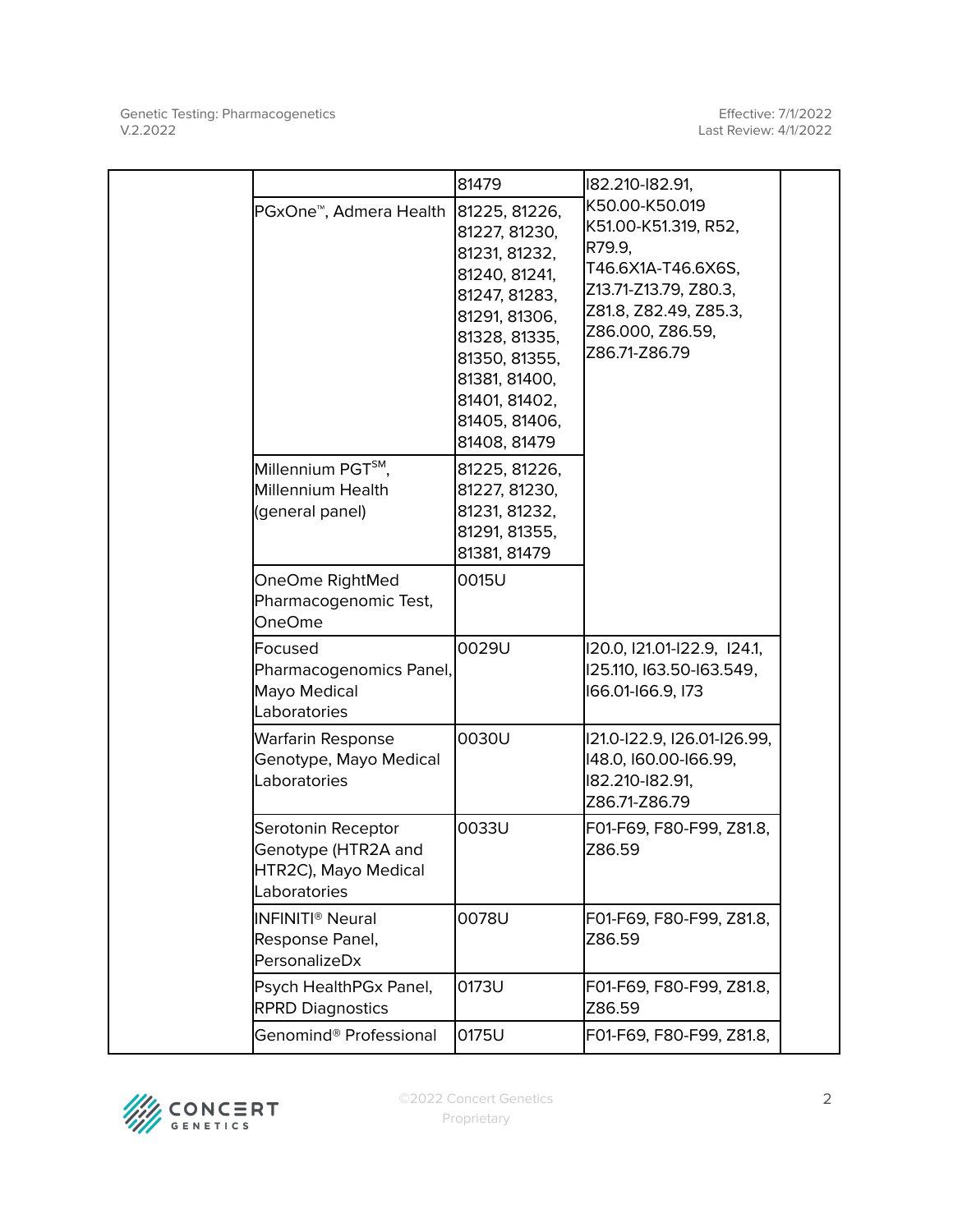|                                                           | PGx ExpressTM CORE,<br>Genomind                                                             |                                                                           | Z86.59                                                                                                                                                                                                   |                                    |  |  |  |
|-----------------------------------------------------------|---------------------------------------------------------------------------------------------|---------------------------------------------------------------------------|----------------------------------------------------------------------------------------------------------------------------------------------------------------------------------------------------------|------------------------------------|--|--|--|
|                                                           | Cytochrome P450 panels                                                                      | 81225, 81226,<br>81227, 81230,<br>81231, 81479                            | 120.0, 121.01-122.9, 124.1,<br>125.110, 163.50-163.549,<br>166.01-166.9, 173                                                                                                                             |                                    |  |  |  |
|                                                           | <b>Pharmacogenetic Single Gene Tests</b>                                                    |                                                                           |                                                                                                                                                                                                          |                                    |  |  |  |
| <b>CYP2C9 Variant</b><br><b>Analysis</b>                  | CYP2C9 Targeted<br><b>Mutation Analysis</b>                                                 | 81227, G9143                                                              | G35, I21.0-I22.9,<br>I26.01-I26.99, I48.0,<br>160.00-166.99,<br>182.210-182.91,<br>Z86.71-Z86.79                                                                                                         | 6, 7, 8,<br>24, 25,<br>31          |  |  |  |
| CYP2C19 Variant<br><b>Analysis</b>                        | CYP2C19 Targeted<br><b>Mutation Analysis</b>                                                | 81225                                                                     | 121.0-122.9, 124.9,<br>I26.01-I26.99, I48.0,<br>160.00-166.99,<br>182.210-182.91,<br>Z86.71-Z86.79                                                                                                       | 4, 9,<br>10, 11,<br>23, 33         |  |  |  |
| <b>CYP2D6 Variant</b><br><b>Analysis</b>                  | CYP2D6 Targeted<br><b>Mutation Analysis</b>                                                 | 81226, 0028U,<br>0070U, 0071U,<br>0072U, 0073U,<br>0074U, 0075U,<br>0076U | C50.011-C50.929, C79.81,<br>D05.00-D05.92,<br>D07.30-D07.39, E75.22,<br>G10, I20.0, I21.01-I22.9,<br>124.1, 125.110,<br>163.50-163.549,<br>166.01-166.9, 173,<br>Z13.71-Z13.79, Z80.3,<br>Z85.3, Z86.000 | 4, 5,<br>12, 13,<br>14, 30,,<br>32 |  |  |  |
| CYP4F2 Variant<br><b>Analysis</b>                         | CYP4F2 Targeted<br>Mutation Analysis                                                        | 81479, G9143                                                              | 121.0-122.9, 126.01-126.99,<br>I48.0, I60.00-I66.99,<br>182.210-182.91,<br>Z86.71-Z86.79                                                                                                                 | 7, 31                              |  |  |  |
| <b>DPYD Variant</b><br><b>Analysis</b>                    | <b>DPYD Targeted Mutation</b><br>Analysis                                                   | 81232                                                                     | C00.0-C96.9,<br>D00.0-D49.9                                                                                                                                                                              | 15, 16,                            |  |  |  |
| HLA-B*15:02<br><b>Variant Analysis</b>                    | HLA-B*15:02 Targeted<br><b>Mutation Analysis</b>                                            | 81381                                                                     | G40                                                                                                                                                                                                      | 17, 24                             |  |  |  |
| HLA-B*15:02 and<br>HLA-A*31:01<br><b>Variant Analysis</b> | Carbamazepine<br>Hypersensitivity<br>Pharmacogenomics (Mayo<br><b>Medical Laboratories)</b> | 81381, 81374                                                              | G40                                                                                                                                                                                                      | 17                                 |  |  |  |

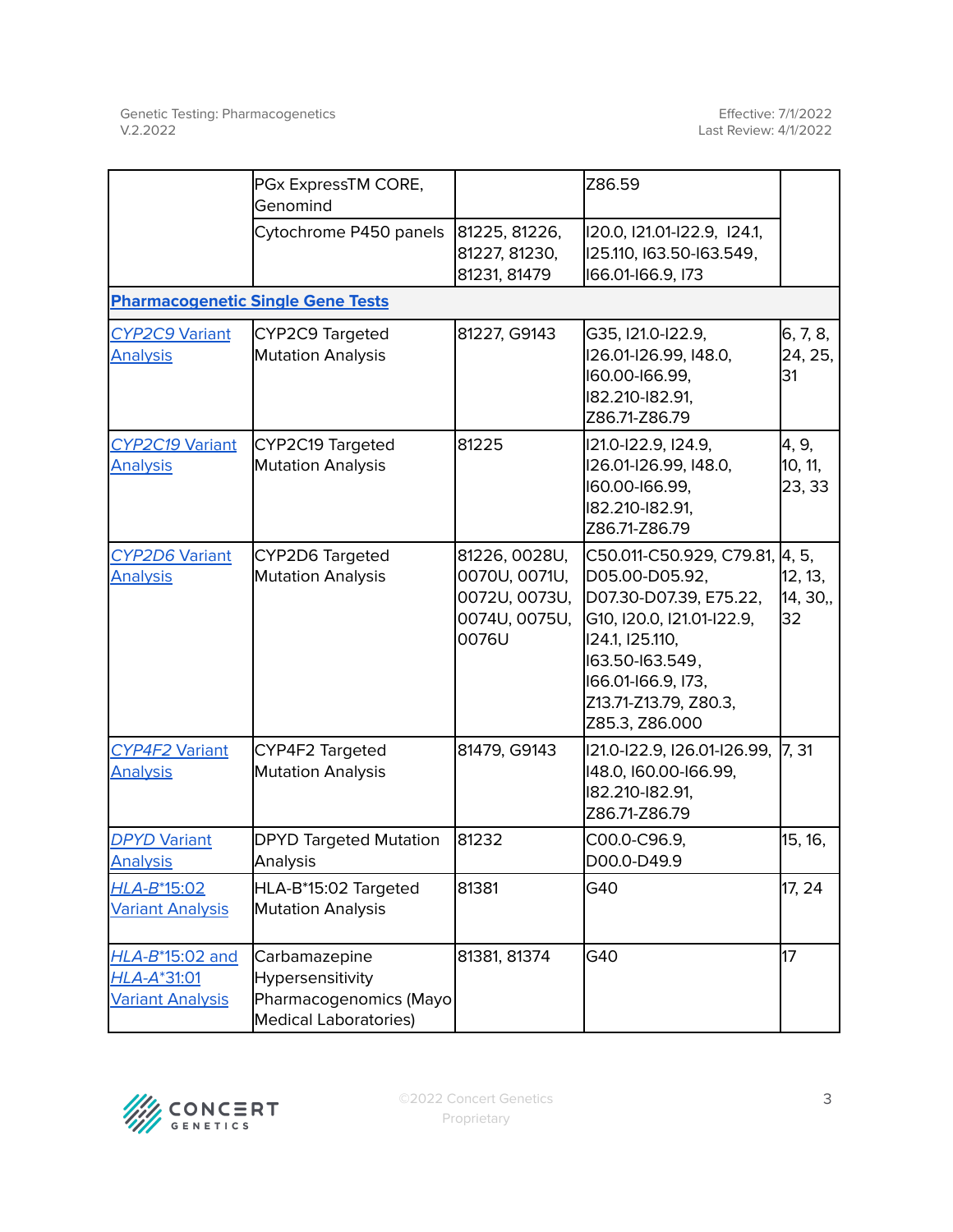| HLA-B*57:01<br><b>Variant Analysis</b>                        | HLA-B*57:01 Targeted<br><b>Mutation Analysis</b>                                                                      | 81381        | B20, Z21                                                                                 | 18                |
|---------------------------------------------------------------|-----------------------------------------------------------------------------------------------------------------------|--------------|------------------------------------------------------------------------------------------|-------------------|
| HLA-B*58:01<br><b>Variant Analysis</b>                        | HLA-B*58:01 Targeted<br><b>Mutation Analysis</b>                                                                      | 81381        | M10, N20-N22                                                                             | 19                |
| <b>TPMT</b> and<br><b>NUDT15 Variant</b>                      | <b>TPMT Targeted Mutation</b><br>Analysis                                                                             | 81335        | C91.0, K50.00-K50.019<br>K51.00-K51.319                                                  | 20, 21            |
| <b>Analysis</b>                                               | NUDT15 Targeted<br>Mutation Analysis                                                                                  | 81306        |                                                                                          |                   |
|                                                               | Thiopurine<br>Methyltransferase (TPMT)<br>and Nudix Hydrolase<br>(NUDT15) Genotyping,<br>Mayo Medical<br>Laboratories | 0034U        |                                                                                          |                   |
|                                                               | NT (NUDT15 and TPMT)<br>genotyping panel, RPRD<br>Diagnostics                                                         | 0169U        |                                                                                          |                   |
| <b>UGT1A1 Variant</b><br><b>Analysis</b>                      | UGT1A1 Targeted Mutation 81350<br>Analysis                                                                            |              | B20, C18, C19, C20,<br>E80.4                                                             | 26, 27,<br>28, 29 |
| <b>VKORC1 Variant</b><br><b>Analysis</b>                      | <b>VKORC1 Targeted</b><br><b>Mutation Analysis</b>                                                                    | 81355, G9143 | I21.0-I22.9, I26.01-I26.99,<br>148.0, 160.00-166.99,<br>182.210-182.91,<br>Z86.71-Z86.79 | 6, 7, 31          |
| <b>Other Single</b><br><b>Gene Variant</b><br><b>Analysis</b> | <b>COMT Targeted Mutation</b><br>Analysis                                                                             | 0032U        | F01-F69, F80-F99, G20,<br>Z81.8, Z86.59                                                  | 30                |
|                                                               | CYP1A2 Targeted<br><b>Mutation Analysis</b>                                                                           | 0031U        | F01-F69, F80-F99, Z81.8,<br>Z86.59                                                       |                   |
|                                                               | <b>KIF6 Targeted Mutation</b><br>Analysis                                                                             | 81479        | E78.0-E78.9,<br>R79.9, Z82.49                                                            |                   |
|                                                               | OPRM1 Targeted Mutation 81479<br>Analysis                                                                             |              | G89.0-G89.4                                                                              | 30                |
|                                                               | SLCO1B1 Targeted<br><b>Mutation Analysis</b>                                                                          | 81328        | E78.00-E78.5,<br>G71.14, R79.9,<br>T46.6X1A-T46.6X6S,<br>Z82.49                          | 22                |
|                                                               | <b>TYMS Targeted Mutation</b><br>Analysis                                                                             | 81346        | C00.0-C96.9,<br>D00.0-D49.9                                                              | 15, 16            |

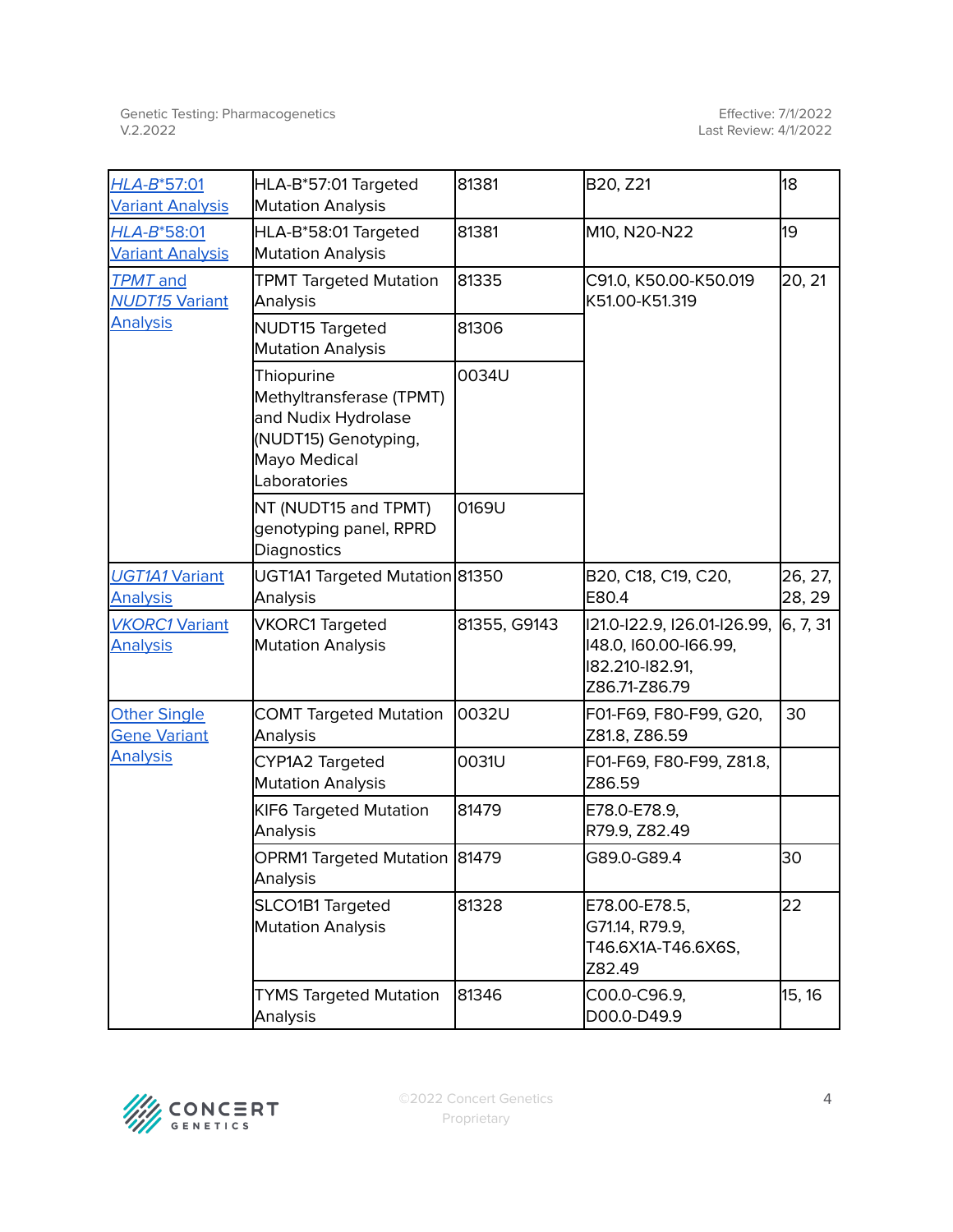## **OTHER RELATED POLICIES**

This policy document provides coverage for tests that determine the dosage of or the selection of a specific drug based on pharmacogenetic testing. For other related testing, please refer to:

- **Oncology: Molecular Analysis of Solid Tumors and Hematologic Malignancies** for coverage criteria related to DNA testing of a solid tumor or a blood cancer.
- **Genetic Testing: Hematologic Conditions (non-cancerous)** for coverage criteria related to diagnostic testing for non-cancerous genetic blood disorders.
- **Genetic Testing: Multisystem Inherited Disorders, Intellectual Disability, and Developmental Delay** for coverage criteria related to diagnostic testing for cystic fibrosis, and related therapies.
- **Genetic Testing: Metabolic, Endocrine, and Mitochondrial Disorders** for coverage criteria related to MTHFR testing.
- **Genetic Testing: General Approach to Genetic Testing** for coverage criteria related to pharmacogenetic testing that are not specifically discussed in this or other specific policies.

## <span id="page-4-0"></span>**COVERAGE CRITERIA**

## <span id="page-4-1"></span>**PHARMACOGENETIC PANEL TESTS**

I. The use of pharmacogenetic testing panels (81225, 81226, 81227, 81230, 81231, 81232, 81240, 81241, 81247, 81283, 81291, 81306, 81328, 81335, 81350, 81355, 81381, 81400, 81401, 81402, 81405, 81406, 81408, 81479, 0015U, 0029U, 0030U, 0033U, 0078U, 0173U, 0175U, G9143) is considered **investigational**\* for all indications.

\*See HLA-B\*15:02 and HLA-A\*31:01 Variant Analysis and TPMT and NUDT15 Variant Analysis below for coverage criteria

[back](#page-0-0) to top



©2022 Concert Genetics Proprietary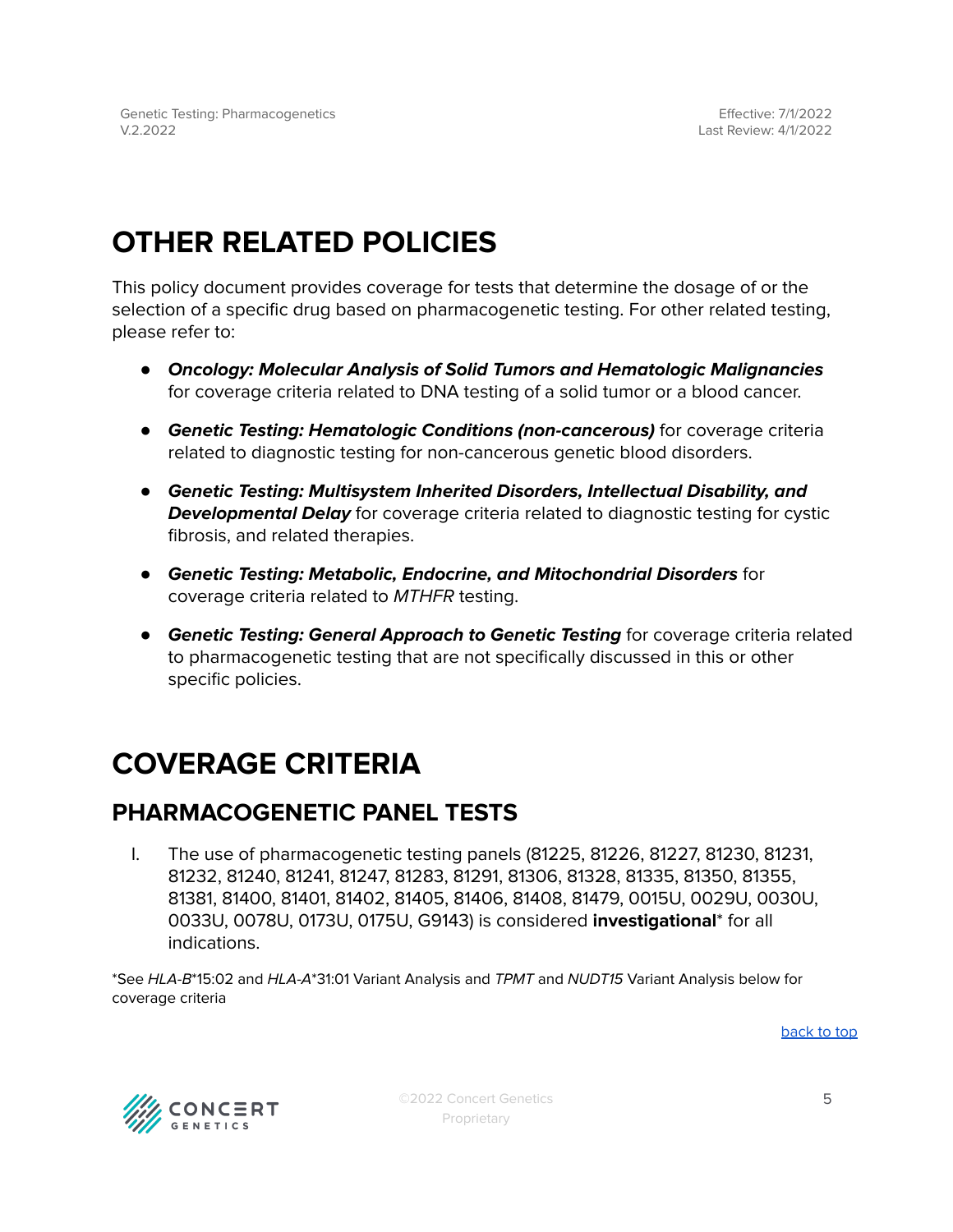## <span id="page-5-0"></span>**PHARMACOGENETIC SINGLE GENE TESTS**

### <span id="page-5-1"></span>**CYP2C9 Variant Analysis**

- I. CYP2C9 variant analysis (81227) to determine drug metabolizer status is considered **medically necessary** when:
	- A. The member is being considered for treatment with siponimod\* (Mayzent®).
- II. CYP2C9 variant analysis (81227, G9143) for the purpose of managing the administration and dosing of warfarin is considered **investigational**.
- III. CYP2C9 variant analysis (81227) to determine drug metabolizer status is considered **investigational** for all other indications.

\*Commonly prescribed for individuals diagnosed with multiple sclerosis

[back](#page-0-0) to top

### <span id="page-5-2"></span>**CYP2C19 Variant Analysis**

- I. CYP2C19 variant analysis (81225) to determine drug metabolizer status is considered **medically necessary** when:
	- A. The member is being considered for or is currently undergoing treatment with clopidogrel (Plavix<sup>®</sup>), prasugrel (Effient®) or ticagrelor (Brilinta®) **AND**
	- B. The member has all of the following:
		- 1. Will be undergoing percutaneous coronary intervention (PCI), **AND**
		- 2. Has acute coronary syndromes (ACS), **AND**
		- 3. Is at high risk for poor outcomes (e.g., urgent PCI for an ACS event, elective PCI for unprotected left main disease or last patent coronary artery)
- II. CYP2C19 variant analysis (81225) to determine drug metabolizer status is considered **investigational** for all other indications.

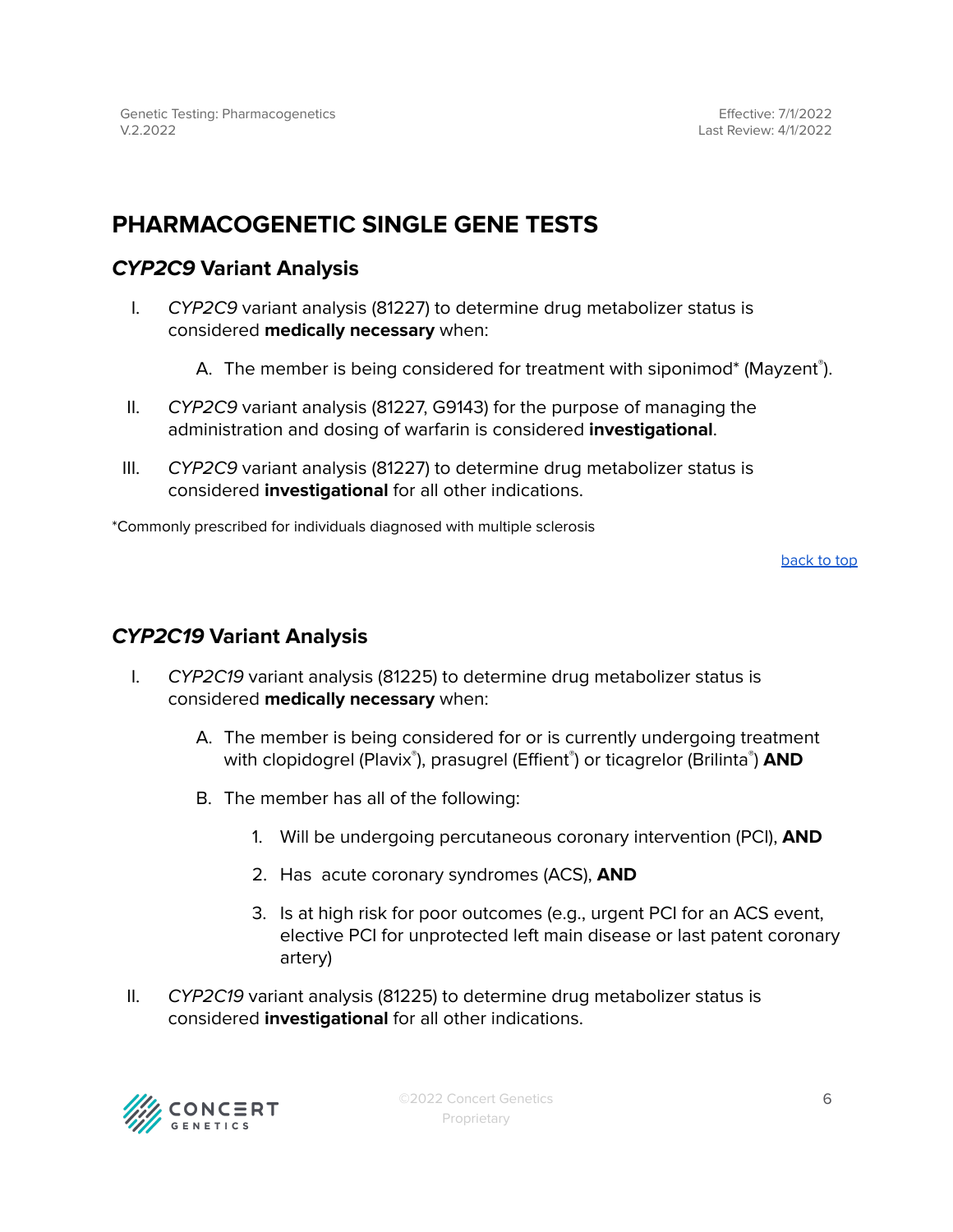Effective: 7/1/2022 Last Review: 4/1/2022

[back](#page-0-0) to top

## <span id="page-6-0"></span>**CYP2D6 Variant Analysis**

- I. CYP2D6 variant analysis (81226, 0028U, 0070U, 0071U, 0072U, 0073U, 0074U, 0075U, 0076U) to determine drug metabolizer status is considered **medically necessary** when:
	- A. The member has Gaucher disease and is being considered for treatment with eliglustat (Cerdelga TM ), **OR**
	- B. The member has Huntington disease and is being considered for treatment with tetrabenazine (Xenazine ® ) in a dosage greater than 50 mg per day, **OR**
	- C. The member is being considered for treatment with codeine.
- II. CYP2D6 variant analysis (81226, 0028U, 0070U, 0071U, 0072U, 0073U, 0074U, 0075U, 0076U) for the purpose of managing treatment with tamoxifen for women at high risk for or with breast cancer is considered **investigational**.
- III. CYP2D6 variant analysis (81226, 0028U, 0070U, 0071U, 0072U, 0073U, 0074U, 0075U, 0076U) for the purpose of managing the administration and dosing of tramadol is considered **investigational**.
- IV. CYP2D6 variant analysis (81226, 0028U, 0070U, 0071U, 0072U, 0073U, 0074U, 0075U, 0076U) to determine drug metabolizer status is considered **investigational** for all other indications.

[back](#page-0-0) to top

### <span id="page-6-1"></span>**CYP4F2 Variant Analysis**

- I. CYP4F2 variant analysis (81479, G9143) for the purpose of managing the administration and dosing of warfarin is considered **investigational**.
- II. CYP4F2 variant analysis (81479, G9143) to determine drug metabolizer status is considered **investigational** for all other indications.

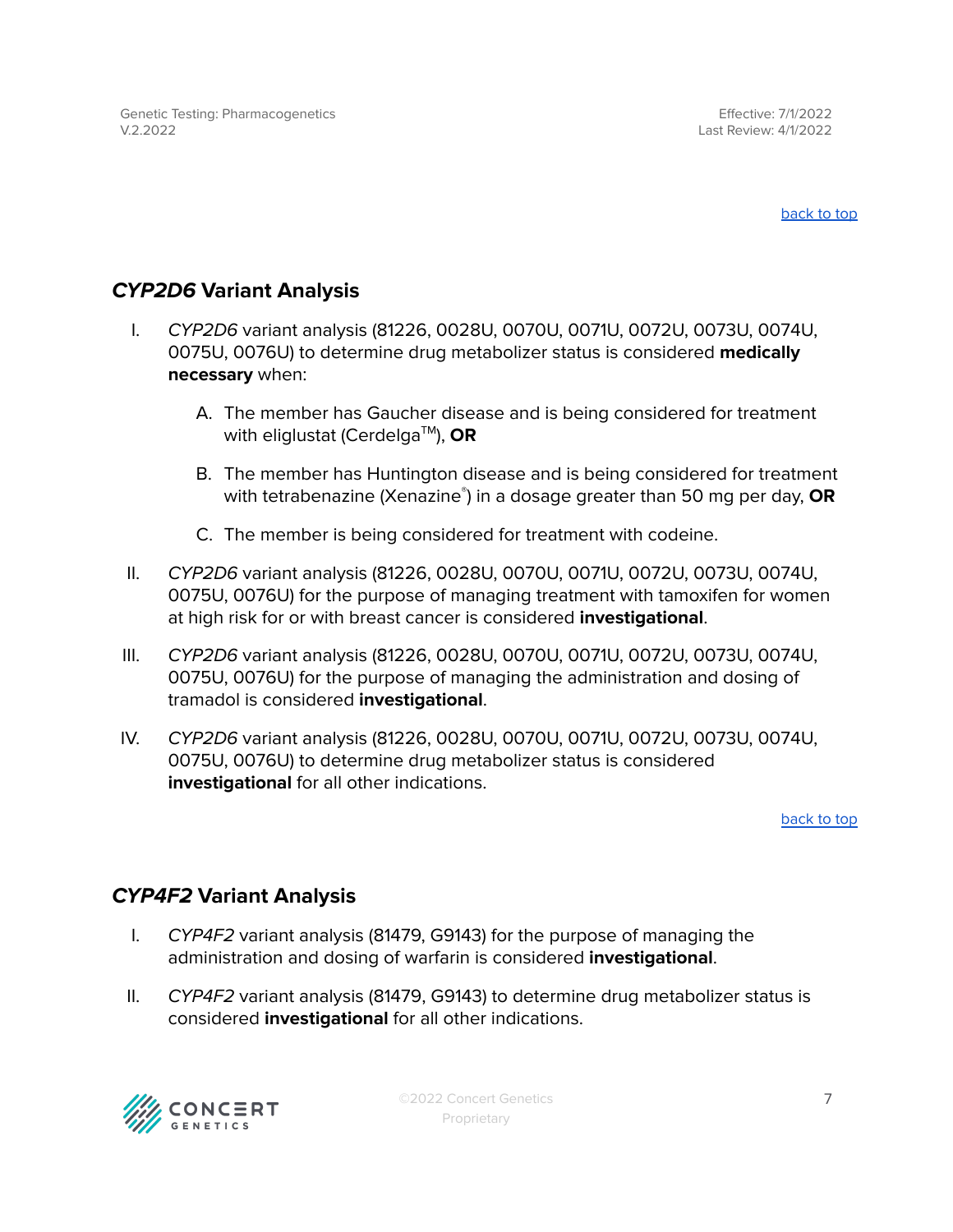## <span id="page-7-0"></span>**DPYD Variant Analysis**

- I. DPYD variant analysis (81232) to determine drug metabolizer status is considered **medically necessary** when:
	- A. The member being considered for treatment with any 5-FU containing therapy\* (e.g., Fluorouracil®, Xeloda®).
- II. DPYD variant analysis (81232) to determine drug metabolizer status is considered **investigational** for all other indications.

\*Commonly prescribed for individuals diagnosed with colorectal, breast, and aerodigestive tract tumors [back](#page-0-0) to top

## <span id="page-7-1"></span>**HLA-B\*15:02 Variant Analysis**

- I.  $HLA-B*15:02$  variant analysis (81381) to determine drug metabolizer status is considered **medically necessary** when:
	- A. The member is being considered for treatment with any carbamazepine containing therapy\* (e.g., Tegretol ® , Carbatrol ® ), **OR**
	- B. The member is being considered for treatment with phenytoin\*\* (e.g., Dilantin<sup>®</sup>, Phenytek<sup>®</sup>).
- II. *HLA-B<sup>\*</sup>15:02* variant analysis (81381) to determine drug metabolizer status is considered **investigational** for all other indications.

\*Commonly prescribed for individuals with epilepsy, trigeminal neuralgia, or bipolar disorder \*\*Commonly prescribed for treatment of neonatal seizures

[back](#page-0-0) to top

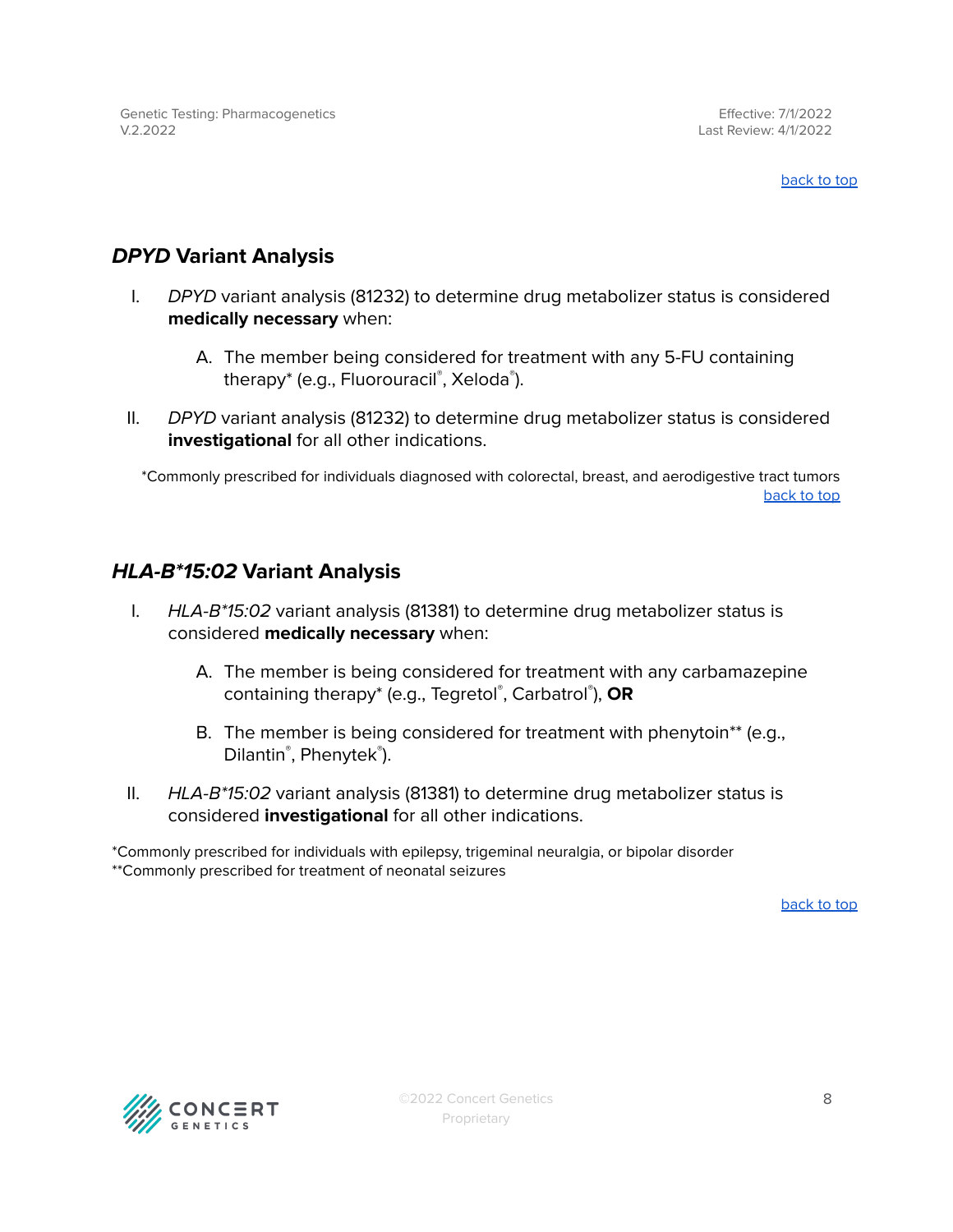Effective: 7/1/2022 Last Review: 4/1/2022

## <span id="page-8-0"></span>**HLA-B\*15:02 and HLA-A\*31:01 Variant Analysis**

- I.  $HLA-B*15:02$  and  $HLA-A*31:01$  variant analysis (81381, 81374) to determine drug metabolizer status is considered **medically necessary** when:
	- A. The member is being considered for treatment with any carbamazepine containing therapy\* (e.g., Tegretol®, Carbatrol®).
- II.  $HLA-B*15:02$  and  $HLA-A*31:01$  variant analysis (81381, 81374) to determine drug metabolizer status is considered **investigational** for all other indications.

\*Commonly prescribed for individuals with epilepsy, trigeminal neuralgia, or bipolar disorder

[back](#page-0-0) to top

#### <span id="page-8-1"></span>**HLA-B\*57:01 Variant Analysis**

- I.  $HLA-B*57:01$  variant analysis (81381) to determine drug metabolizer status is considered **medically necessary** when:
	- A. The member is being considered for treatment with abacavir\* (Ziagen®).
- II. HLA-B\*57:01 variant analysis (81381) to determine drug metabolizer status is considered **investigational** for all other indications.

\*Commonly prescribed for individuals with HIV

[back](#page-0-0) to top

### <span id="page-8-2"></span>**HLA-B\*58:01 Variant Analysis**

- I.  $HLA-B*58:01$  variant analysis (81381) to determine drug metabolizer status is considered **medically necessary** when:
	- A. The member is being considered for treatment with any allopurinol\* (e.g. Aloprim® and Zyloprim® ) containing therapy.
- II. HLA-B\*58:01 variant analysis (81381) to determine drug metabolizer status is considered **investigational** for all other indications.

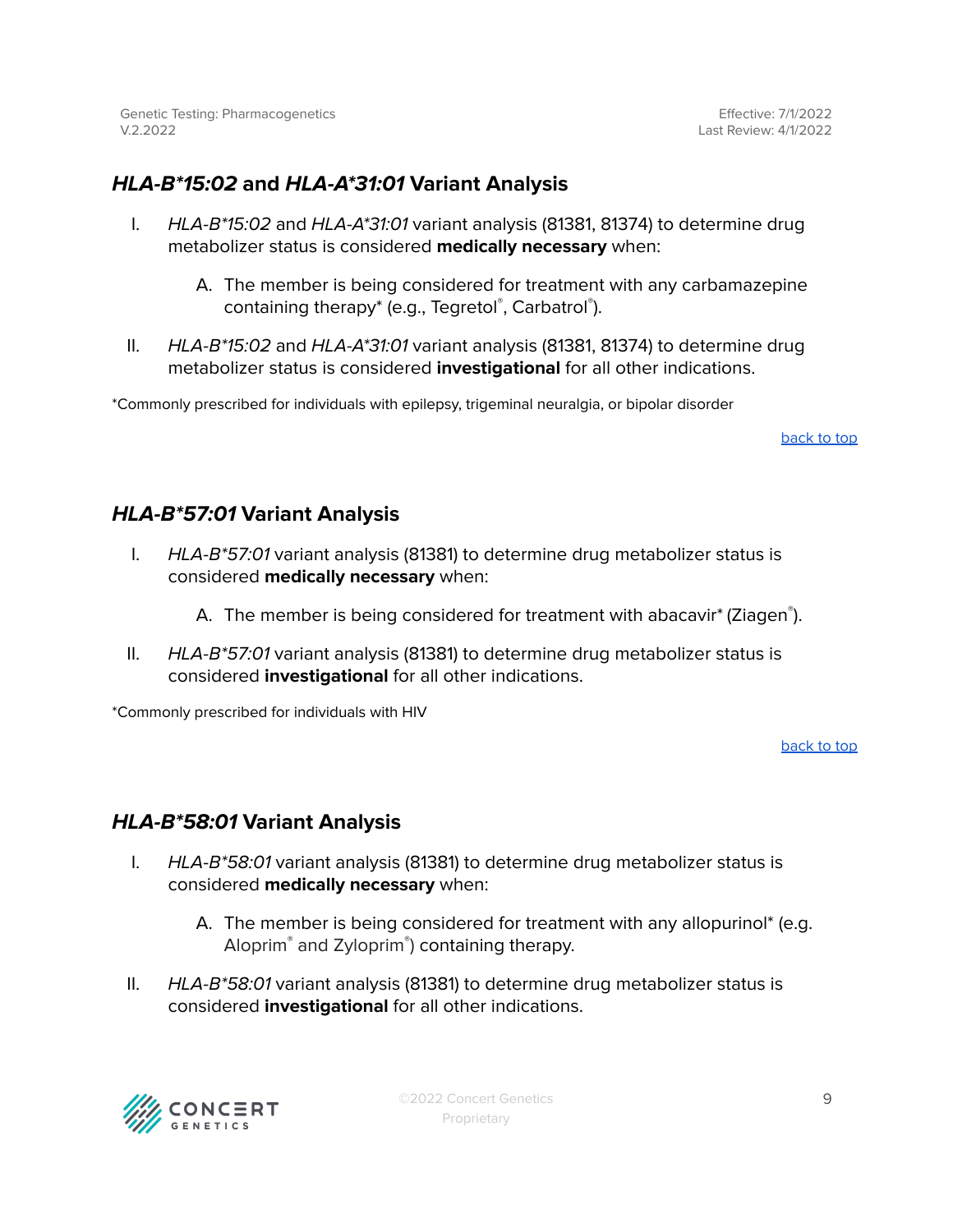\*Commonly prescribed for individuals with hyperuricemia, gout, or kidney stones

[back](#page-0-0) to top

## <span id="page-9-0"></span>**TPMT and NUDT15 Variant Analysis**

- I. TMPT and NUDT15 variant analysis (81306, 81335, 0034U, 0169U) to determine drug metabolizer status is considered **medically necessary** when:
	- A. The member is beginning therapy with azathioprine\* (e.g. Imuran and Azasan), mercaptopurine\* (e.g. Purinethol ® and Purixan ® ), or thioguanine\* (e.g. Tabloid ® ), **OR**
	- B. The member is on thiopurine therapy and has had abnormal complete blood count results that do not respond to dose reduction.
- II. TPMT and NUDT15 variant analysis (81306, 81335, 0034U, 0169U) to determine drug metabolizer status is considered **investigational** for all other indications.

\*Commonly prescribed for patients with autoimmune disorders (e.g. inflammatory bowel disease, Crohn's disease, rheumatoid arthritis) and for treatment of hematologic malignancies (e.g., leukemia and lymphoma)

[back](#page-0-0) to top

### <span id="page-9-1"></span>**UGT1A1 Variant Analysis**

- I. UGT1A1 variant analysis (81350) to determine drug metabolizer status is considered **medically necessary** when:
	- A. The member is beginning irinotecan therapy (e.g., Onivyde®, Camptosar®) for elevated serum bilirubin or Gilbert syndrome, **OR**
	- B. The member is beginning therapy with atazanavir\* (e.g. Reyataz®).
- II. UGT1A1 variant analysis (81350) to determine drug metabolizer status is considered **investigational** for all other indications.

\*Commonly prescribed for patients with HIV

[back](#page-0-0) to top

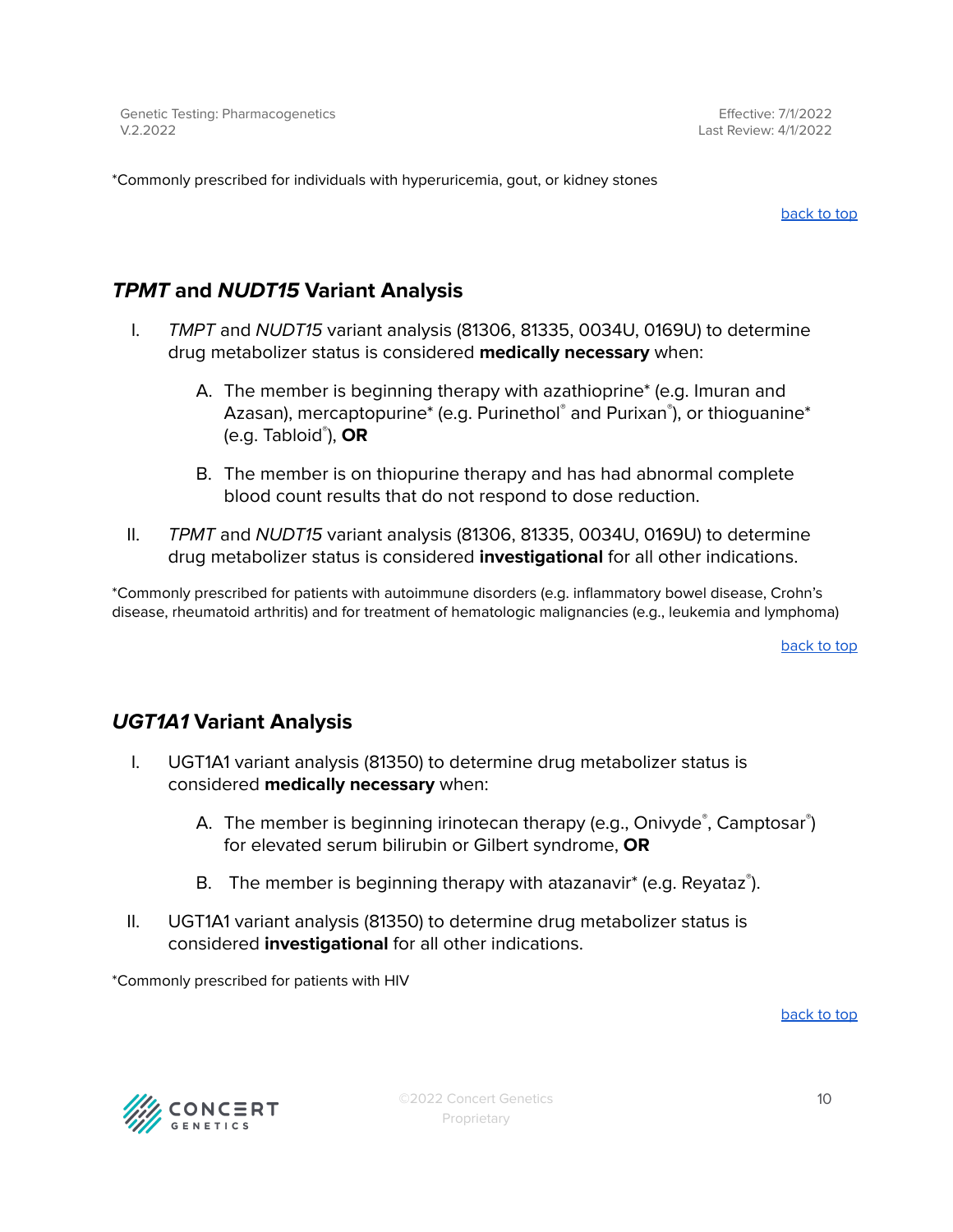Effective: 7/1/2022 Last Review: 4/1/2022

#### <span id="page-10-0"></span>**VKORC1 Variant Analysis**

- I. VKORC1 variant analysis (81355, G9143) for the purpose of managing the administration and dosing of warfarin is considered **investigational**.
- II. VKORC1 variant analysis (81355, G9143) to determine drug metabolizer status is considered **investigational** for all other indications.

[back](#page-0-0) to top

#### <span id="page-10-1"></span>**Other Single Gene Variant Analysis**

- I. Variant analysis of all other genes for drug metabolizer status is considered **investigational**, including but not limited to:
	- A. COMT (0032U)
	- B. CYP1A2 (0031U)
	- C. KIF6 (81479)
	- D. OPRM1 (81479)
	- E. SLCO1B1 (81328)
	- F. TYMS (81479)

[back](#page-0-0) to top

## **BACKGROUND AND RATIONALE**

#### **Practice Guidelines and Position Statements**

#### Evaluation of Genomic Applications in Practice and Prevention (EGAPP)

The EGAPP Working Group (2007) commissioned the Agency for Healthcare Research and Quality to conduct a systematic review on CYP450 testing in patients receiving SSRIs and found "insufficient evidence to support a recommendation for or against use of CYP450 testing in adults beginning SSRI treatment for non-psychotic depression. In the absence of supporting evidence, and with consideration of other contextual issues,

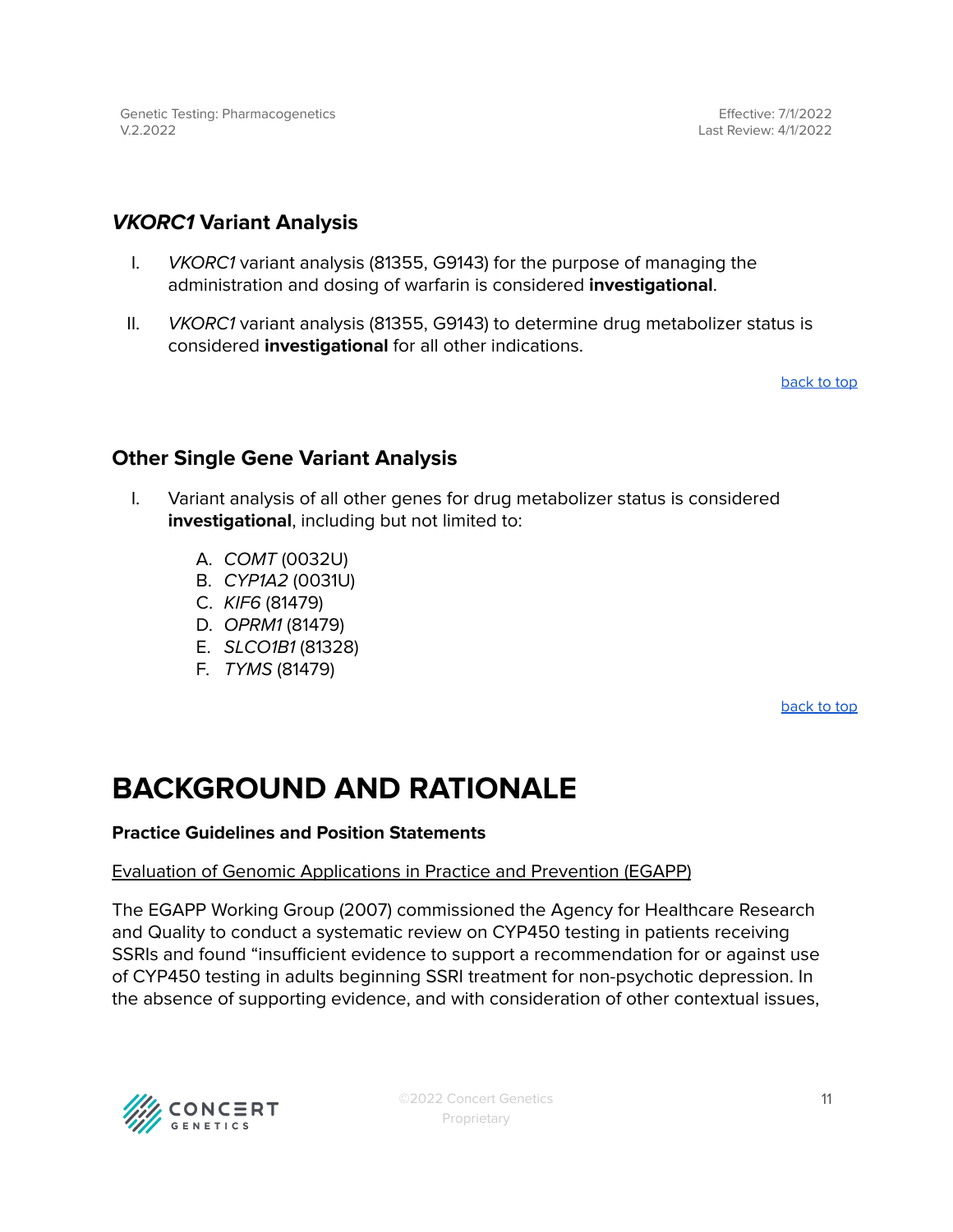EGAPP discourages use of CYP450 testing for patients beginning SSRI treatment until further clinical trials are complete."

#### U.S. Food and Drug Administration (FDA):

#### Pharmacogenetic Testing

On October 31, 2018, the FDA issued a safety communication stating that, "The FDA has become aware of genetic tests with claims to predict how a person will respond to specific medications in cases where the relationship between genetic (DNA) variations and the medication's effects has not been determined. These genetic tests might be offered through health care providers or advertised directly to consumers and claim to provide information on how a patient will respond to medications used to treat conditions such as, depression, heart conditions, acid reflux, and others… The FDA is aware that health care providers may have made inappropriate changes to a patient's medication based on the results from genetic tests that claim to provide information on the personalized dosage or treatment regimens for some antidepressants. Patients and health care providers should not make changes to a patient's medication regimen based on the results from genetic tests that claim to predict a patient's response to specific medications, but are not supported by scientific or clinical evidence to support this use, because doing so may put the patient at risk for potentially serious health consequences. There are a limited number of cases for which at least some evidence does exist to support a correlation between a genetic variant and drug levels within the body, and this is described in the labeling of FDA cleared or approved genetic tests and FDA approved medications."

#### Siponimod and CYP2C9

The FDA approved siponimod (Mayzent) in March 2019 for the treatment of relapsing forms of multiple sclerosis in adults. This approval was based on a double-blind, randomised, phase 3 study and the CYP2C9 genotype has an impact on the metabolism of siponimod. As part of the FDA approval, CYP2C9 genotype determination should be assessed prior to administration. Dosing regimen is dependent on genotype CYP2C9, specifically \*1/\*3 or \*2/\*3 genotype while the presence of CYP2C9\*3/\*3 is contraindicated.

#### Clinical Pharmacogenetics Implementation Consortium (CPIC)

#### Pharmacogenetic testing for mental health disorders

The Clinical Pharmacogenetic Implementation Consortium (CPIC) (2015) conducted a systematic literature review on the influence of CYP2D6 and CYP2C19 genotyping on selective serotonin reuptake inhibitor (SSRI) therapy and provided dosing

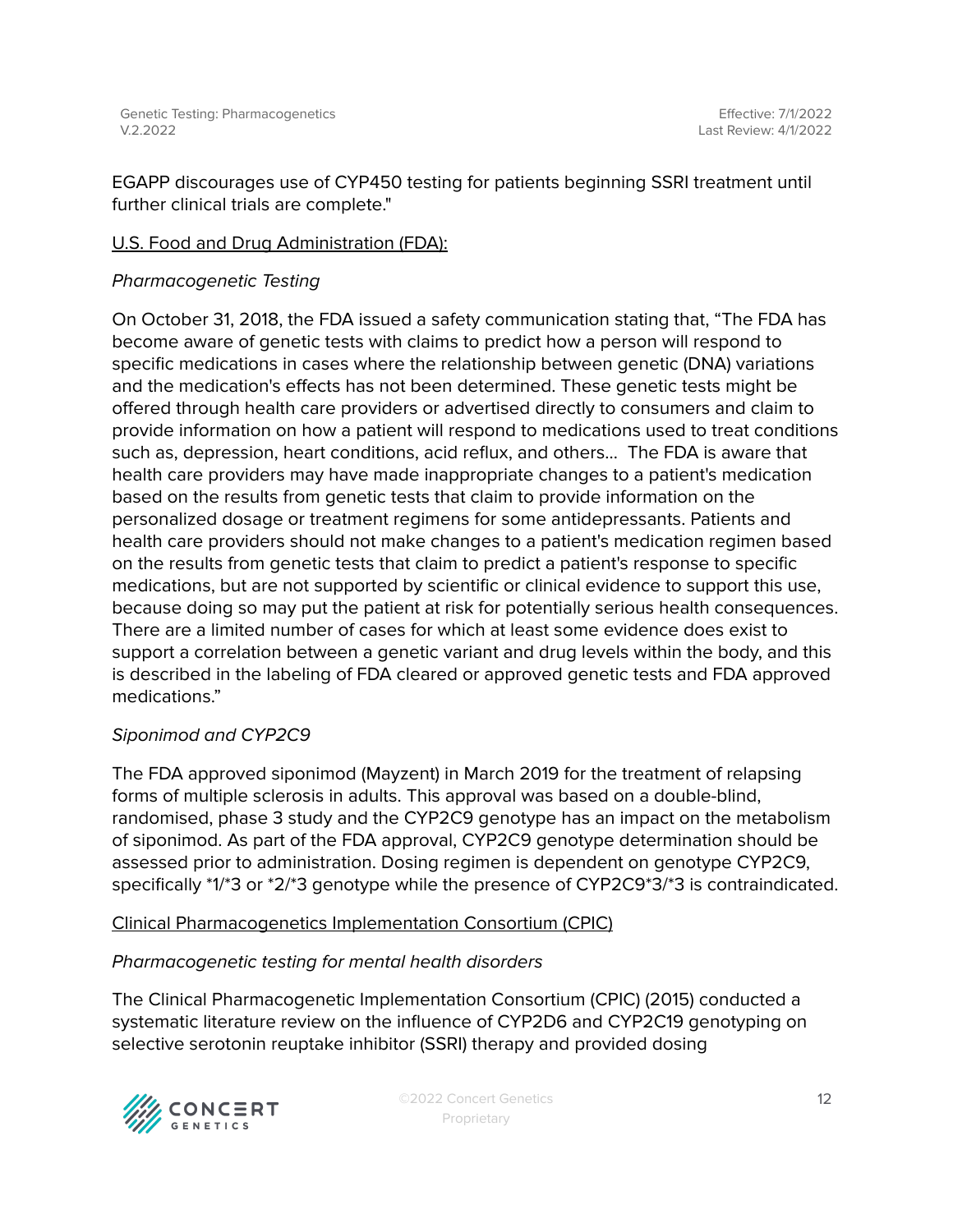recommendations for SSRIs based on phenotypes that classified patients as ultrarapid metabolizers, extensive metabolizers, intermediate metabolizers, and poor metabolizers. However, CPIC noted that patients on an effective and stable dose of SSRIs would not benefit from dose modifications based on CYP2D6 and CYP2C19 genotype results. Additionally, CPIC asserted that genetic testing is only one factor among several clinical factors that should be considered when determining a therapeutic approach.

The Clinical Pharmacogenetic Implementation Consortium (CPIC) (2016) also conducted a systematic literature review of the influence of CYP2D6 and CYP2C19 genotype on the dosing of tricyclic antidepressants and provided dosing recommendations for tricyclic antidepressants based on patient classifications of ultrarapid metabolizers, extensive metabolizers, intermediate metabolizers, and poor metabolizers.

#### Pharmacogenetic testing for Warfarin dosing

The Clinical Pharmacogenetic Implementation Consortium (CPIC) (2017) updated guidelines for pharmacogenetics-guided warfarin dosing what states that "Although there is substantial evidence associating CYP2C9 and VKORC1 variants with warfarin dosing, randomized clinical trials have demonstrated inconsistent results in terms of clinical outcomes."

#### CYP2C19 pharmacogenetic testing

The Clinical Pharmacogenetics Implementation Consortium (Lee et al, 2020) updated guideline on antiplatelet therapy dosage recommends the following:

"As the FDA boxed warning does not require genetic testing to initiate clopidogrel therapy, if a patient's genotype is not known, the decision to perform CYP2C19 testing is at the discretion of the treating clinician. Although clinical guidelines from the American College of Cardiology Foundation/American Heart Association and European Society of Cardiology recommend against routine CYP2C19 testing, these groups have noted that use of CYP2C19 testing to guide selection of prasugrel or ticagrelor in CYP2C19 IMs and PMs may be considered in select patients undergoing PCI and with ACS at high risk for poor outcomes (e.g., urgent PCI for an ACS event, elective PCI for unprotected left main disease or last patent coronary artery).31–33 Recent meta- analyses have demonstrated that CYP2C19 genotype- guided therapy could identify patients undergoing PCI who benefit most from alternative antiplatelet therapy."

The Clinical Pharmacogenetics Implementation Consortium (2016) updated guideline on Voriconazole dosage based on CYP2C19 genotypes stating that, "Clinical studies have

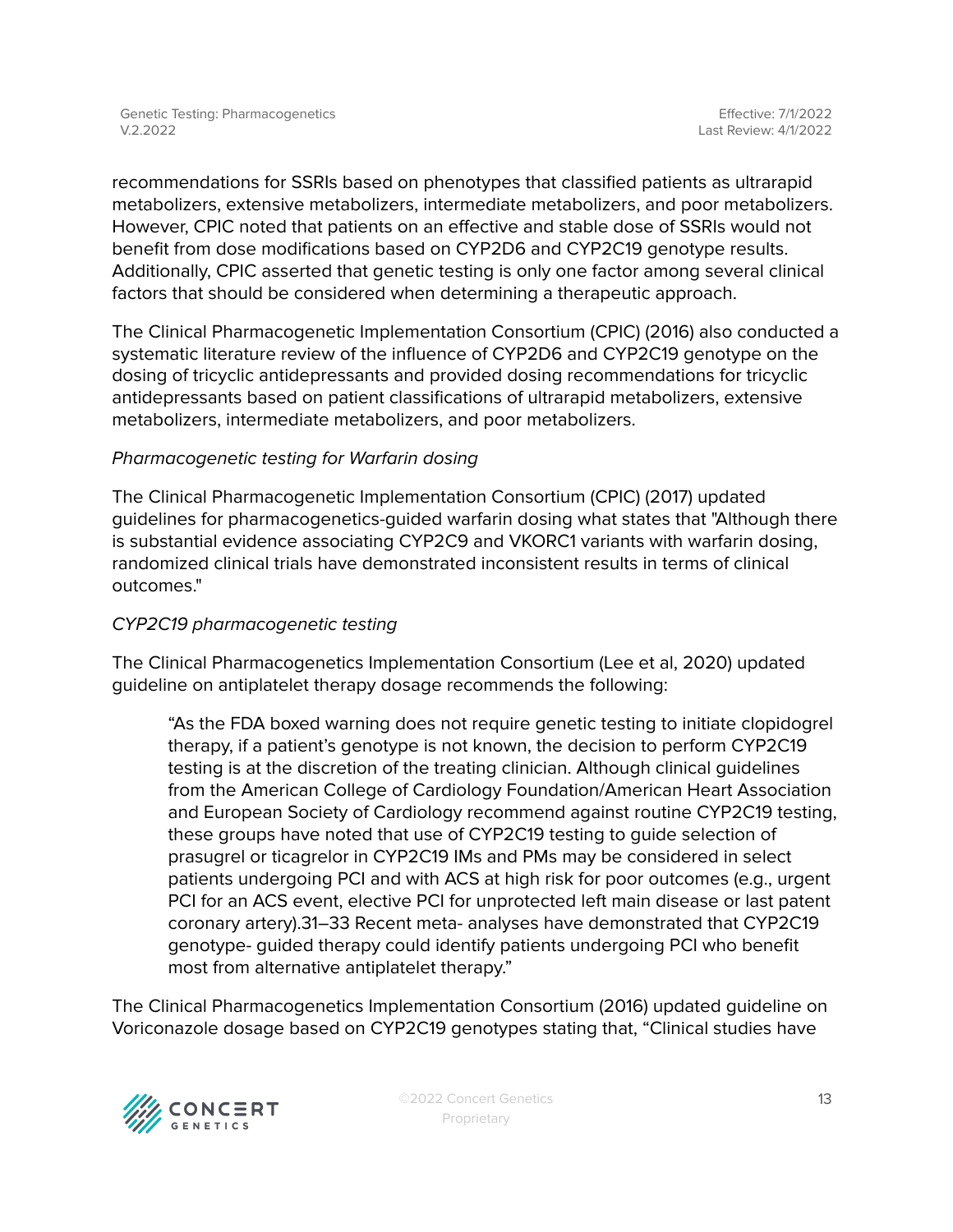not consistently demonstrated an association between CYP2C19 genotype and adverse reactions. However, as individual patients who are poor metabolizers may have elevated levels leading to toxicity, the use of another antifungal agent is recommended."

#### CYP2D6 pharmacogenetic testing

The Clinical Pharmacogenetics Implementation Consortium (CPIC) (2018) published a guideline for tamoxifen prescribing based on CYP2D6 genotype/metabolic phenotype. The guideline acknowledged that there was moderate evidence that CYP2D6 poor metabolizers have a higher risk of breast cancer recurrence or worse event-free survival. However, the evidence was considered weak regarding an association between CYP2D6 metabolizer groups and clinical outcome.

The Clinical Pharmacogenetics Implementation Consortium (CPIC) (2014) published a guideline for codeine therapy based on CYP2D6 genotype/metabolic phenotype. The guideline states that "the association of CYP2D6 metabolizer phenotype with formation of morphine from codeine is well defined" and recommends "using alternative analgesics to codeine in patients who are CYP2D6 poor or ultrarapid metabolizers.

#### DPYD and TYMS pharmacogenetic testing

The Clinical Pharmacogenetics Implementation Consortium (2017) updated guideline on DYPD and Fluoropyrimidine dosing noted that genetic testing for DPYD may include "resequencing of the complete coding regions" or may be confined to analysis of particular risk variants which may affect 5-fluorouracil toxicity. The guideline further noted that, while other genes (TYMS, MTHFR) may be tested for variants, the clinical utility of such tests is yet unproven. The guideline further stated that in patients who have undergone genetic testing and who are known carriers of a DPYD risk variant, it is recommended to adjust the dosage of 5-fluorouracil-based treatments, or exclude them, depending on the patient's level of DPYD activity.

#### HLA-B\*1502 and CYP2C9 pharmacogenetic testing

The Clinical Pharmacogenetic Implementation Consortium (CPIC) updated the guideline on HLA-B genotyping and carbamazepine dosing (2017) and reaffirmed the original recommendation that "Currently, the Food and Drug Administration recommends that 'patients with ancestry in at-risk populations should be screened for the presence of HLA-B\*15:02 allele prior to starting carbamazepine'... However, it is important that the prescribing physician bear in mind that many people may be unaware of or fail to disclose more distant Asian ancestry in their families."

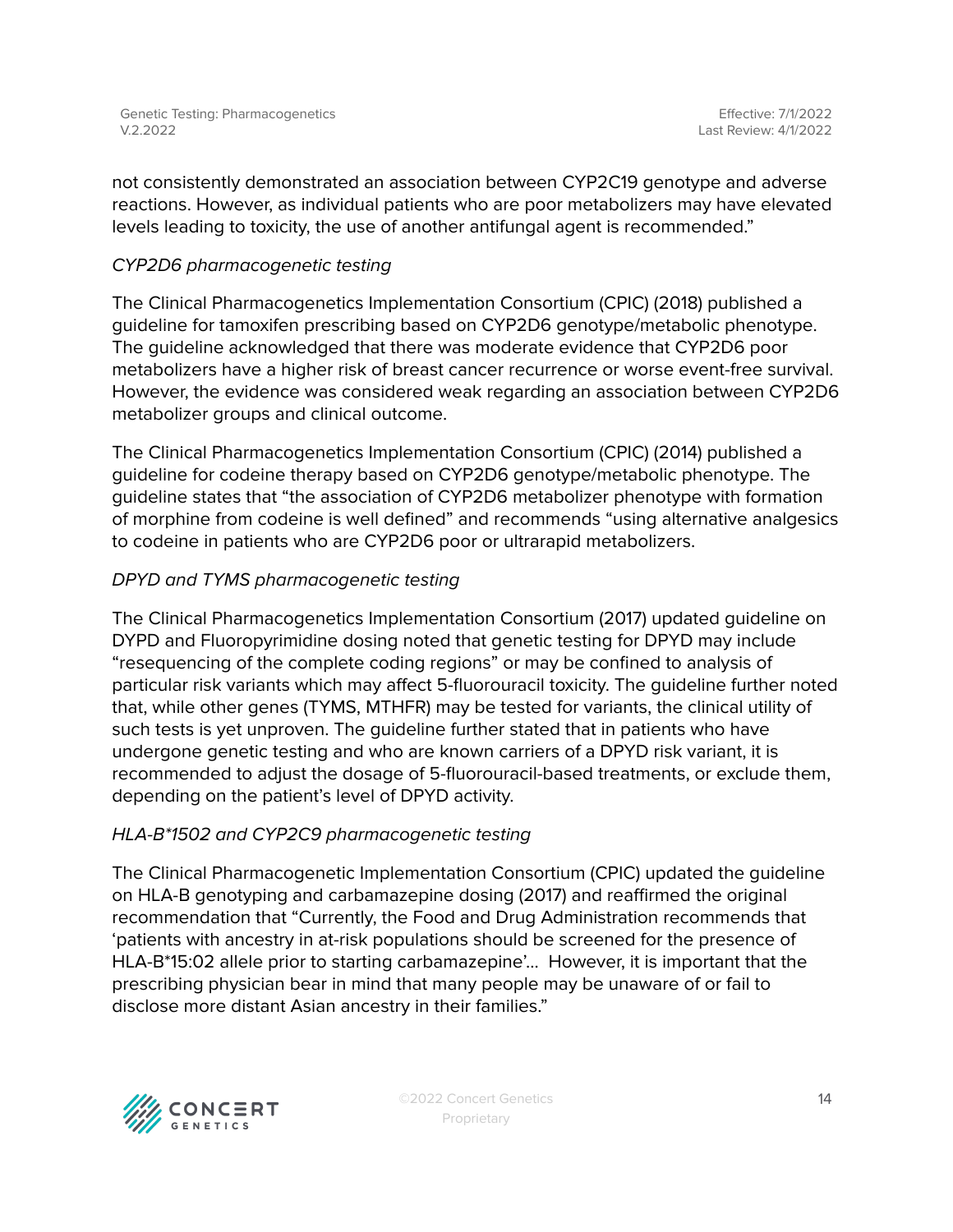The Clinical Pharmacogenetic Implementation Consortium (CPIC) (2014) published a guideline on phenytoin prescribing based on HLA-B\*1502 and CYP2C9 genotype which recommends against prescribing phenytoin in individuals who are HLA-B\*1502 carriers (strong recommendation) and recommends considering adjusting starting dose in individuals who are HLA-B\*1502 non-carriers who have CYP2C9 poor metabolizer genotype (strong recommendation) or CYP2C9 intermediate metabolizer genotype (moderate recommendation).

The Clinical Pharmacogenetic Implementation Consortium (CPIC) (2020) published a therapeutic recommendations for NSAIDs based on CYP2C9 genotype stating that, "The quality of evidence linking genotype to NSAID therapeutic response and adverse events was graded as weak in most cases."

#### HLA-B\*5701 pharmacogenetic testing

The Clinical Pharmacogenetic Implementation Consortium (CPIC) updated the guideline on HLA-B genotyping and abacavir dosing (2014) and recommend that "HLA-B\*5701 screening should be performed in all abacavir-naive individuals before initiation of abacavir-containing therapy."

#### HLA-B\*5801 pharmacogenetic testing

The Clinical Pharmacogenetics Implementation Consortium (2016) revalidated the original recommendation that, "given the high specificity for allopurinol-induced SCAR, allopurinol should not be prescribed to patients who have tested positive for HLA-B\*58:01."

#### SLCO1B1 pharmacogenetic testing

The Clinical Pharmacogenetics and Pharmacogenomics Implementation Consortium (CPIC) (2014) updated guidelines for SLCO1B genotypes and simvastatin-induced myopathy recommended prescribing a lower dose or considering an alternative statin and considering routine creatinine kinase surveillance in patients with SLCO1B genotypes consistent with intermediate or low statin metabolism.

#### TPMT and NUDT15 pharmacogenetic testing

The Clinical Pharmacogenetic Implementation Consortium (CPIC) (2018) published a guideline on thiopurine dosing based on TPMT and NUDT15 genotypes and recommended that "lower than normal starting doses should be considered in TPMT

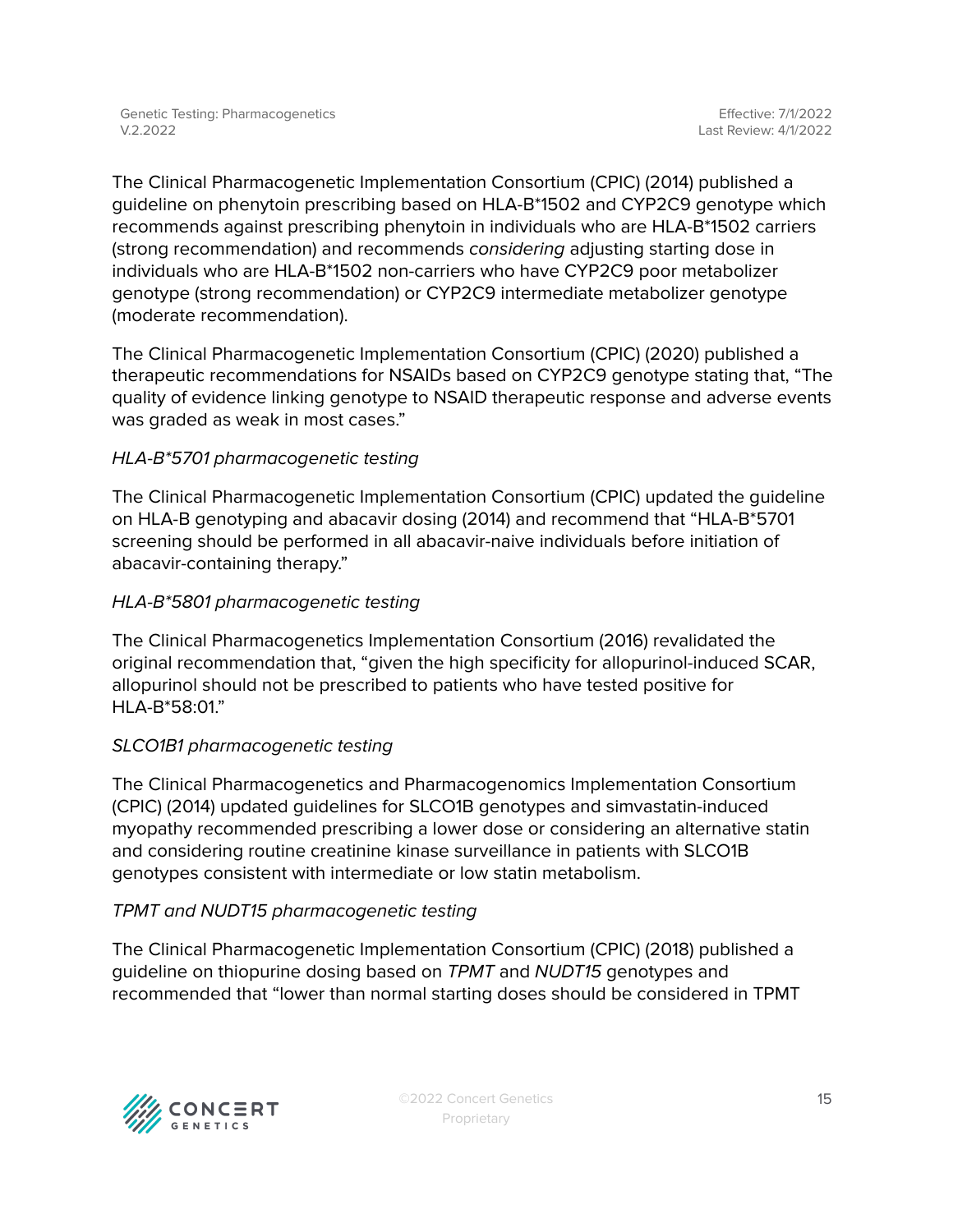intermediate metabolizers and markedly reduced doses should be considered in TPMT poor metabolizers to decrease the risk of acute toxicity."

#### UGT1A1 pharmacogenetic testing

The Clinical Pharmacogenetics and Pharmacogenomics Implementation Consortium (CPIC) (2015) guidelines for UGT1A1 genotypes and atazanavir prescribing recommended that poor metabolizers consider an alternative agent particularly where jaundice would be of concern to the patient. "A UGT1A1 genotype is most helpful if available before atazanavir is prescribed" and that "individuals who are homozygous for UGT1A1\*28 or UGT1A1\*6 are very likely to have Gilbert syndrome. Knowing an individual's UGT1A1 genotype prior to prescribing may have implications for selection and dosing for drugs known to be UGT1A1 substrates or inhibitors, such as irinotecan and nilotinib."

#### COMT and OPRM1 pharmacogenetic testing

The Clinical Pharmacogenetics Implementation Consortium (CPIC) (2021) published a guideline for codeine therapy based on OPRM1 and COMT genotype/metabolic phenotype. The guideline states that "OPRM1 variants inconsistently have been shown to alter postoperative dose requirements for some opioids. There is evidence for a small increase in postoperative morphine dose requirements  $(^\circ$  10%) in some clinical studies in patients carrying at least one copy of the OPRM1 rs1799971 G allele, although the alteration in morphine dose is so modest as to not be clinically actionable. There is also insufficient evidence at this time to conclude altered analgesic response to other opioids in relation to rs1799971, or other OPRM1 variants. For the most highly studied COMT variant, rs4680, there is no evidence to support an association of this variant with opioid adverse events, and there is mixed evidence for an association between COMT rs4680 genotype and analgesia or opioid dose requirements. For all other COMT variants, there is mixed evidence for an association between COMT genotype and analgesia, opioid dose requirements, or adverse events."

#### National Comprehensive Cancer Network (NCCN)

#### Pharmacogenetic testing for CYP2D6

Current NCCN breast cancer guidelines (v.2.2021) recommend against CYP2D6 genotype testing for women being considered for tamoxifen treatment.

#### Pharmacogenetic testing for 5-Fluorouracil dosing

Current NCCN colon cancer guidelines (v.2.2021) do not recommend use of area under the curve guidance for 5-fluorouracil (5-FU) dosing. NCCN recognizes that pretreatment

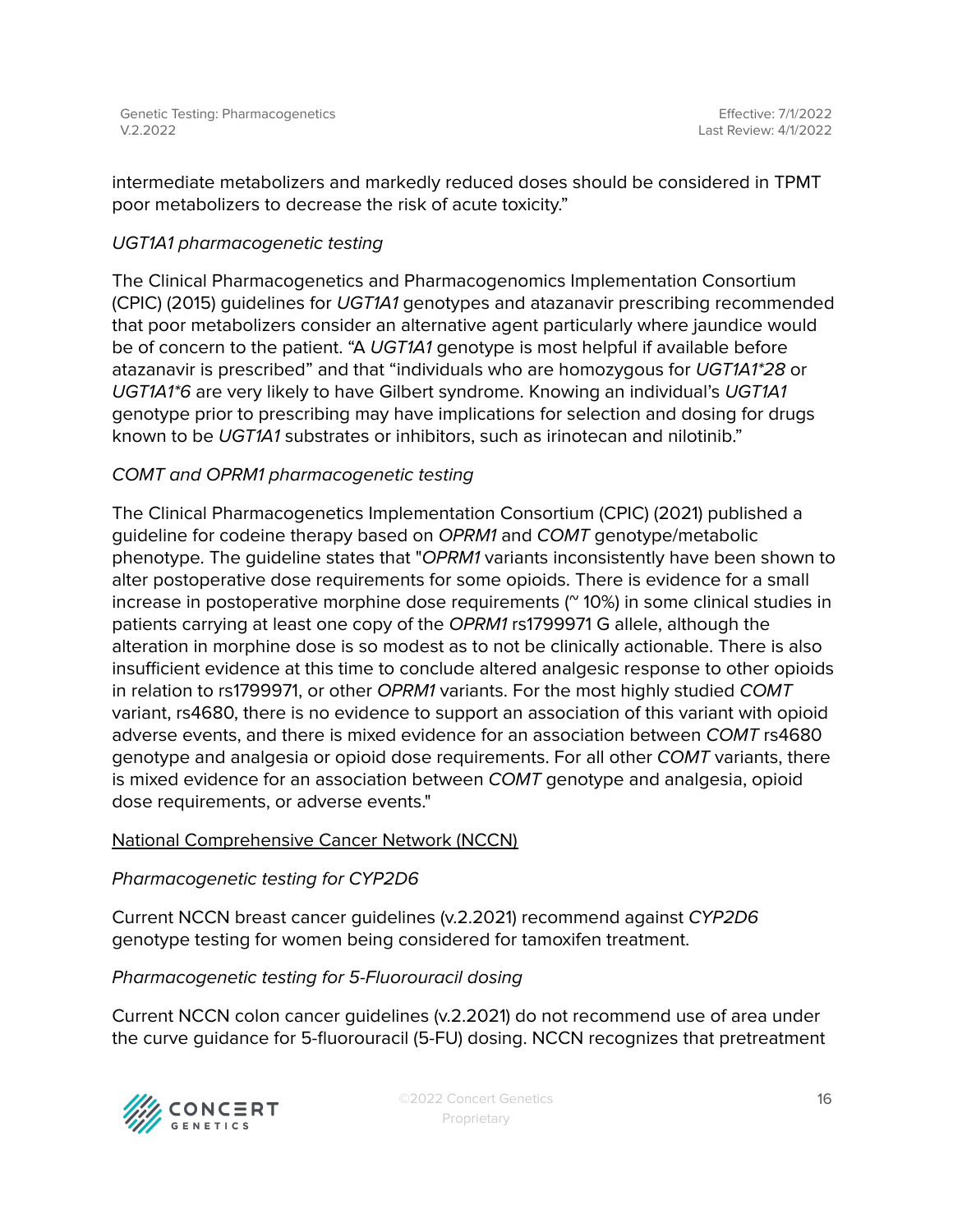DPYD testing has the potential to identify the 1-2% of individuals with truncating alleles that may have an increased risk of severe toxicity, but does not currently recommend universal pretreatment genotyping of DPYD or TYMS variants in patients with colon cancers.

#### Pharmacogenetic testing for TPMT and NUDT15

Current NCCN guidelines on acute lymphoblastic leukemia (v.2.2021) recommend consideration of TPMT gene polymorphisms in patients receiving 6-MP (mercaptopurine), especially in patients who develop severe neutropenia after starting 6-MP. NCCN recommends consideration of TPMT and NUDT15 genotyping for all patients starting 6-MP. Finally they state that quantification of 6-MP metabolites can be very useful in determining whether the lack of myelosuppression is due to non-compliance or hypermetabolism.

#### American Society of Clinical Oncology (ASCO)

The guidelines from the American Society of Clinical Oncology (2016) on the use of biomarkers to guide decisions on adjuvant systemic therapy for women with early-stage invasive breast cancer stated that "The clinician should not use CYP2D6 polymorphisms to guide adjuvant endocrine therapy selection and at this point, data do not support the use of CYP2D6 testing to select patients who may or may not benefit from tamoxifen therapy."

#### American Academy of Neurology (AAN)

The American Academy of Neurology (2014) published a position paper on the use of opioids for chronic noncancer pain which stated that "genotyping to determine whether the response to opioid therapy can/should be more individualized is an emerging issue that will require critical original research to determine effectiveness and appropriateness of use."

#### American College of Medical Genetics (ACMG)

The American College of Medical Genetics (2008) policy statement on pharmacogenetic testing concluded: "There is insufficient evidence, at this time, to recommend for or against routine CYP2C9 and VKORC1 testing in warfarin-naive patients."

#### American College of Cardiology Foundation (ACCF) and American Heart Association (AHA)

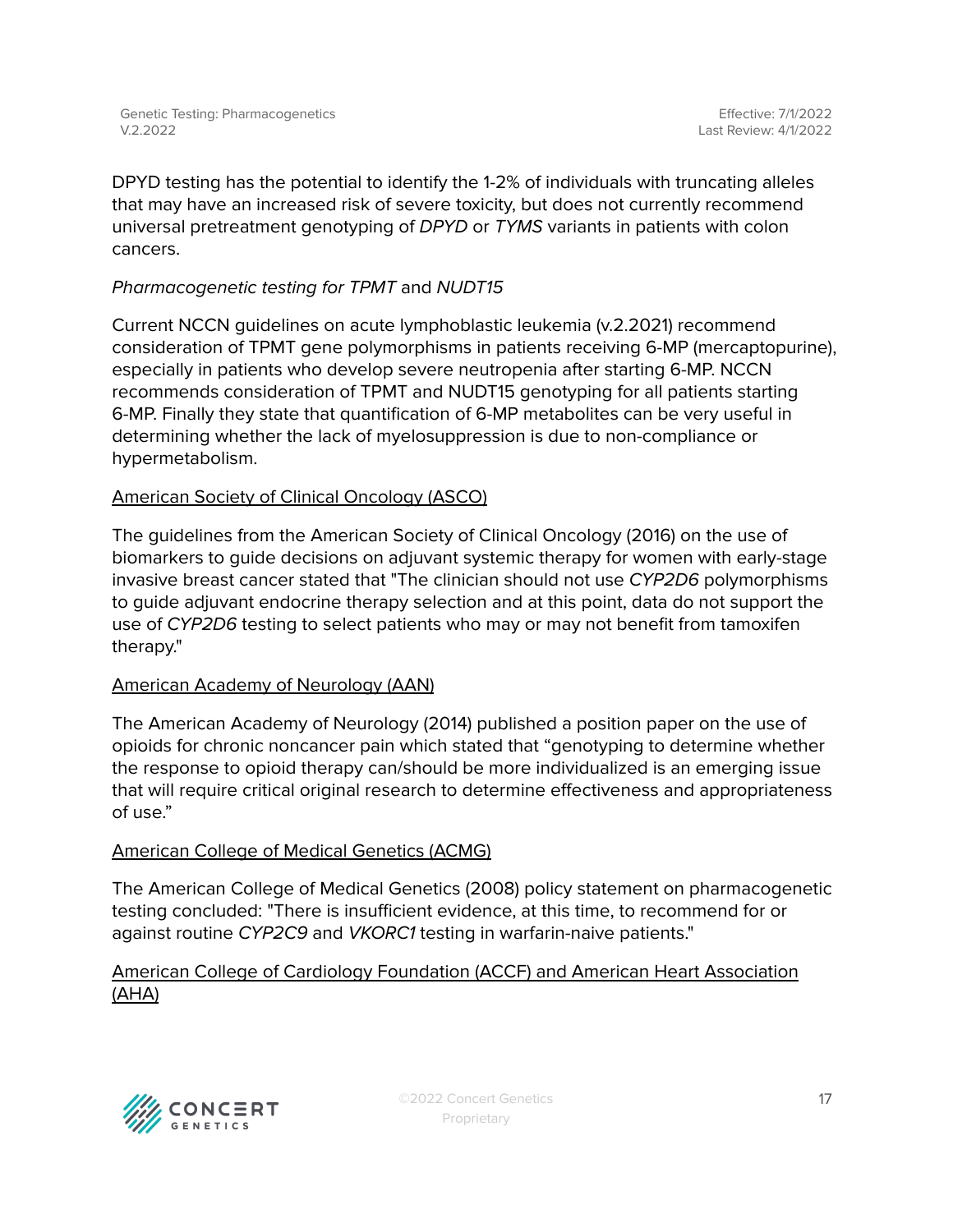A consensus statement by the American College of Cardiology Foundation (ACCF) and the American Heart Association (AHA) (2010) on genetic testing for the selection and dosing of clopidogrel states that although clinicians must be aware that genetic variability in CYP enzymes can alter clopidogrel metabolism and that diminished responsiveness to clopidogrel has been associated with adverse patient outcomes the specific impact of the individual genetic polymorphisms on clinical outcome remains to be determined. Furthermore, information regarding the predictive value of pharmacogenomic testing is very limited at this time and the evidence base is insufficient to recommend either routine genetic testing at the present time.

The American College of Cardiology Foundation/American Heart Association ACS guidelines (2012) noted that genetic testing for CYP2C19 loss-of-function alleles may be considered on a case-by-case basis, especially for patients who experience recurrent ACS events despite ongoing therapy with clopidogrel. In addition, the committee recommended that genotyping might be considered if results of testing may alter management, which they suggest until better clinical evidence exists to provide a more scientifically derived recommendation.

[back](#page-0-0) to top

## <span id="page-17-0"></span>**REFERENCES**

- 1. Berg AO, Piper M, Armstrong K, et al. Recommendations from the EGAPP Working Group: Testing for cytochrome P450 polymorphisms in adults with nonpsychotic depression treated with selective serotonin reuptake inhibitors. Genet Med. 2007;9(12):819-825. doi:10.1097/GIM.0b013e31815bf9a3
- 2. U.S. Food & Drug Administration. The FDA Warns Against the Use of Many Genetic Tests with Unapproved Claims to Predict Patient Response to Specific Medications: FDA Safety Communication. October 31, 2018. Available at: [https://www.fda.gov/medical-devices/safety-communications/fda-warns-against-use](https://www.fda.gov/medical-devices/safety-communications/fda-warns-against-use-many-genetic-tests-unapproved-claims-predict-patient-response-specific)[many-genetic-tests-unapproved-claims-predict-patient-response-specific.](https://www.fda.gov/medical-devices/safety-communications/fda-warns-against-use-many-genetic-tests-unapproved-claims-predict-patient-response-specific)
- 3. Franklin GM; American Academy of Neurology. Opioids for chronic noncancer pain: a position paper of the American Academy of Neurology. Neurology. 2014;83(14):1277-1284. doi:10.1212/WNL.0000000000000839
- 4. Hicks JK, Bishop JR, Sangkuhl K, et al. Clinical Pharmacogenetics Implementation Consortium (CPIC) Guideline for CYP2D6 and CYP2C19 Genotypes and Dosing of

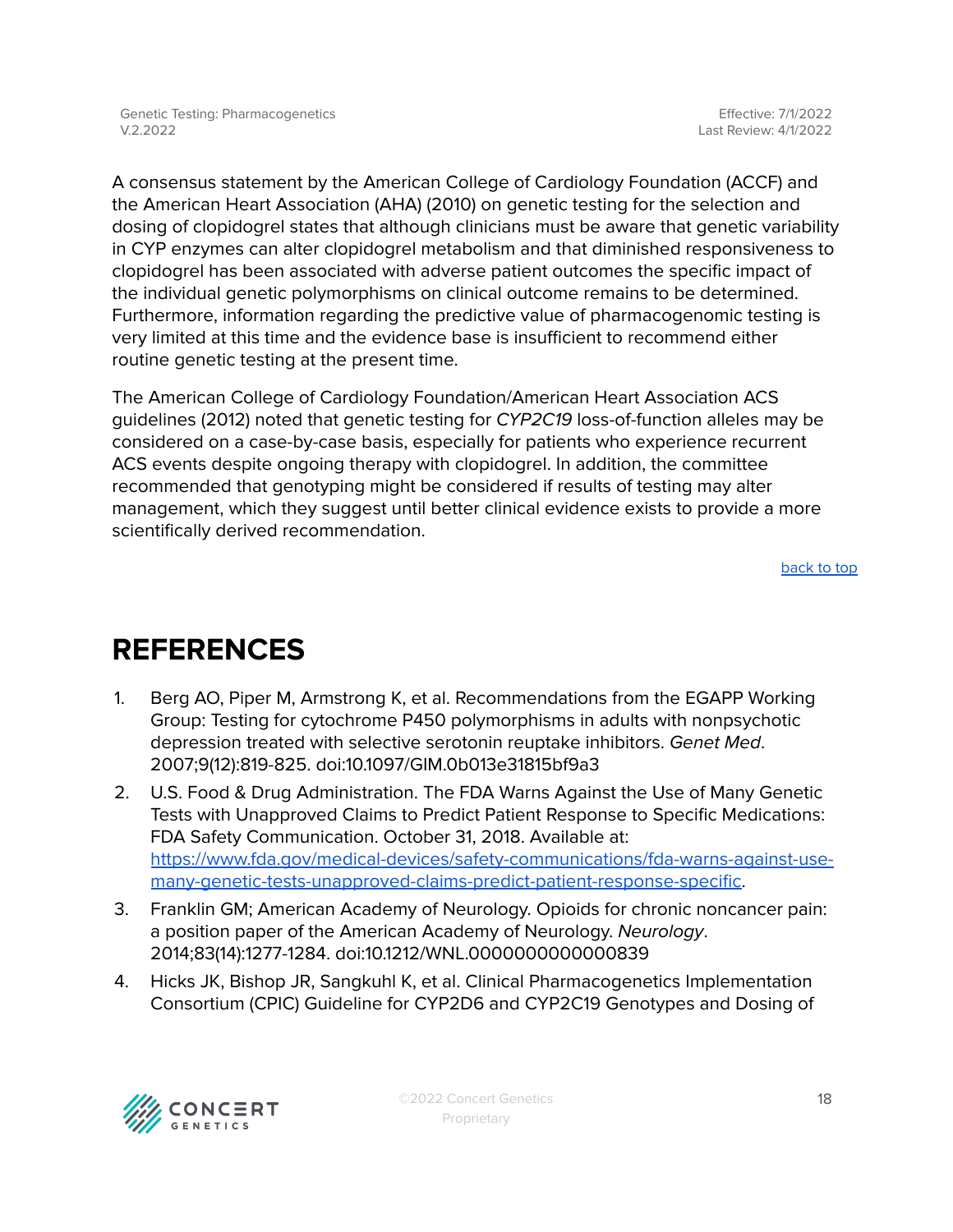Selective Serotonin Reuptake Inhibitors. Clin Pharmacol Ther. 2015;98(2):127-134. doi:10.1002/cpt.147

- 5. Hicks JK, Sangkuhl K, Swen JJ, et al. Clinical pharmacogenetics implementation consortium guideline (CPIC) for CYP2D6 and CYP2C19 genotypes and dosing of tricyclic antidepressants: 2016 update. Clin Pharmacol Ther. 2017;102(1):37-44. doi:10.1002/cpt.597
- 6. Flockhart DA, O'Kane D, Williams MS, et al. Pharmacogenetic testing of CYP2C9 and VKORC1 alleles for warfarin. Genet Med. 2008;10(2):139-150. doi:10.1097/GIM.0b013e318163c35f
- 7. Johnson JA, Caudle KE, Gong L, et al. Clinical Pharmacogenetics Implementation Consortium (CPIC) Guideline for Pharmacogenetics-Guided Warfarin Dosing: 2017 Update. Clin Pharmacol Ther. 2017;102(3):397-404. doi:10.1002/cpt.668
- 8. Center for Drug Evaluation and Research L[ab](https://www.accessdata.fda.gov/drugsatfda_docs/nda/2019/209884Orig1s000Lbl.pdf.)eling: Mayzent™ (Siponimod). U.S. Food & Drug Administration website. Available at: [https://www.accessdata.fda.gov/drugsatfda\\_docs/nda/2019/209884Orig1s000Lbl.p](https://www.accessdata.fda.gov/drugsatfda_docs/nda/2019/209884Orig1s000Lbl.pdf.) [df.](https://www.accessdata.fda.gov/drugsatfda_docs/nda/2019/209884Orig1s000Lbl.pdf.)
- 9. Holmes DR Jr, Dehmer GJ, Kaul S, Leifer D, O'Gara PT, Stein CM. ACCF/AHA clopidogrel clinical alert: approaches to the FDA "boxed warning": a report of the American College of Cardiology Foundation Task Force on clinical expert consensus documents and the American Heart Association endorsed by the Society for Cardiovascular Angiography and Interventions and the Society of Thoracic Surgeons. J Am Coll Cardiol. 2010;56(4):321-341. doi:10.1016/j.jacc.2010.05.013
- 10. Jneid H, Anderson JL, Wright RS, et al. 2012 ACCF/AHA focused update of the guideline for the management of patients with unstable angina/non-ST-elevation myocardial infarction (updating the 2007 guideline and replacing the 2011 focused update): a report of the American College of Cardiology Foundation/American Heart Association Task Force on Practice Guidelines. J Am Coll Cardiol. 2012;60(7):645-681. doi:10.1016/j.jacc.2012.06.004
- 11. Scott SA, Sangkuhl K, Stein CM, et al. Clinical Pharmacogenetics Implementation Consortium guidelines for CYP2C19 genotype and clopidogrel therapy: 2013 update. Clin Pharmacol Ther. 2013;94(3):317-323. doi:10.1038/clpt.2013.105
- 12. Goetz MP, Sangkuhl K, Guchelaar HJ, et al. Clinical Pharmacogenetics Implementation Consortium (CPIC) Guideline for CYP2D6 and Tamoxifen Therapy. Clin Pharmacol Ther. 2018;103(5):770-777. doi:10.1002/cpt.1007
- 13. National Comprehensive Cancer Network (NCCN). NCCN Clinical Practice Guidelines in Oncology: Breast Cancer. Version 2.2021. [https://www.nccn.org/professionals/physician\\_gls/pdf/breast.pdf](https://www.nccn.org/professionals/physician_gls/pdf/breast.pdf)

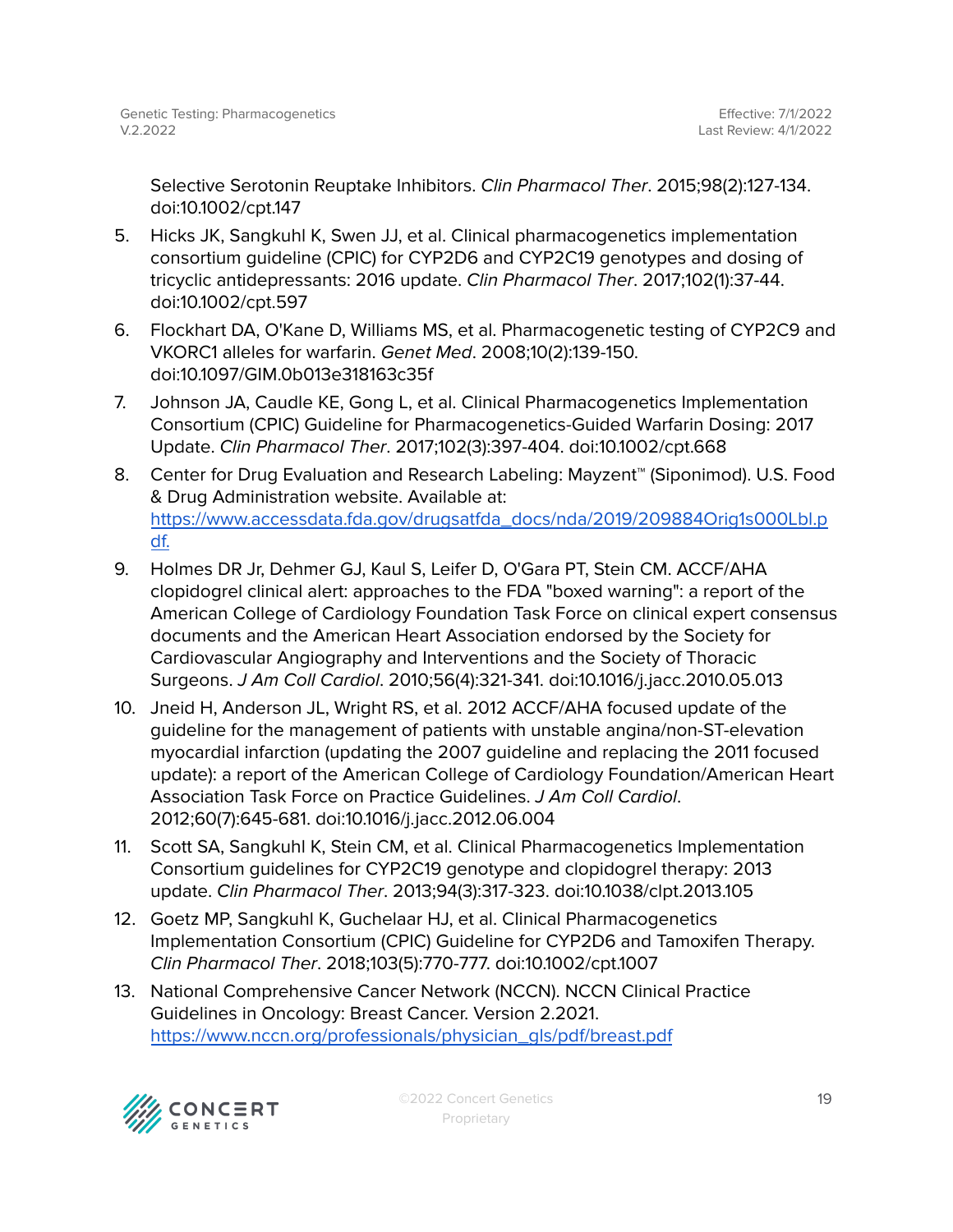- 14. Harris LN, Ismaila N, McShane LM, et al. Use of Biomarkers to Guide Decisions on Adjuvant Systemic Therapy for Women With Early-Stage Invasive Breast Cancer: American Society of Clinical Oncology Clinical Practice Guideline. J Clin Oncol. 2016;34(10):1134-1150. doi:10.1200/JCO.2015.65.2289
- 15. Amstutz U, Henricks LM, Offer SM, et al. Clinical Pharmacogenetics Implementation Consortium (CPIC) Guideline for Dihydropyrimidine Dehydrogenase Genotype and Fluoropyrimidine Dosing: 2017 Update. Clin Pharmacol Ther. 2018;103(2):210-216. doi:10.1002/cpt.911
- 16. National Comprehensive Cancer Network (NCCN). NCCN Clinical Practice Guidelines in Oncology: Colon Cancer. Version 2.2021. [http://www.nccn.org/professionals/physician\\_gls/pdf/colon.pdf](http://www.nccn.org/professionals/physician_gls/pdf/colon.pdf)
- 17. Phillips EJ, Sukasem C, Whirl-Carrillo M, et al. Clinical Pharmacogenetics Implementation Consortium Guideline for HLA Genotype and Use of Carbamazepine and Oxcarbazepine: 2017 Update. Clin Pharmacol Ther. 2018;103(4):574-581. doi:10.1002/cpt.1004
- 18. Martin MA, Hoffman JM, Freimuth RR, et al. Clinical Pharmacogenetics Implementation Consortium Guidelines for HLA-B Genotype and Abacavir Dosing: 2014 update. Clin Pharmacol Ther. 2014;95(5):499-500. doi:10.1038/clpt.2014.38
- 19. Saito Y, Stamp LK, Caudle KE, et al. Clinical Pharmacogenetics Implementation Consortium (CPIC) guidelines for human leukocyte antigen B (HLA-B) genotype and allopurinol dosing: 2015 update. Clin Pharmacol Ther. 2016;99(1):36-37. doi:10.1002/cpt.161
- 20. Relling MV, Schwab M, Whirl-Carrillo M, et al. Clinical Pharmacogenetics Implementation Consortium Guideline for Thiopurine Dosing Based on TPMT and NUDT15 Genotypes: 2018 Update. Clin Pharmacol Ther. 2019;105(5):1095-1105. doi:10.1002/cpt.1304
- 21. National Comprehensive Cancer Network (NCCN). NCCN Clinical Practice Guidelines in Oncology: Acute Lymphoblastic Leukemia. Version 2.2021. [https://www.nccn.org/professionals/physician\\_gls/pdf/all.pdf](https://www.nccn.org/professionals/physician_gls/pdf/all.pdf)
- 22. Ramsey LB, Johnson SG, Caudle KE, et al. The clinical pharmacogenetics implementation consortium guideline for SLCO1B1 and simvastatin-induced myopathy: 2014 update. Clin Pharmacol Ther. 2014;96(4):423-428. doi:10.1038/clpt.2014.125
- 23. Moriyama B, Obeng AO, Barbarino J, et al. Clinical Pharmacogenetics Implementation Consortium (CPIC) Guidelines for CYP2C19 and Voriconazole Therapy [published correction appears in Clin Pharmacol Ther. 2018 Feb;103(2):349]. Clin Pharmacol Ther. 2017;102(1):45-51. doi:10.1002/cpt.583

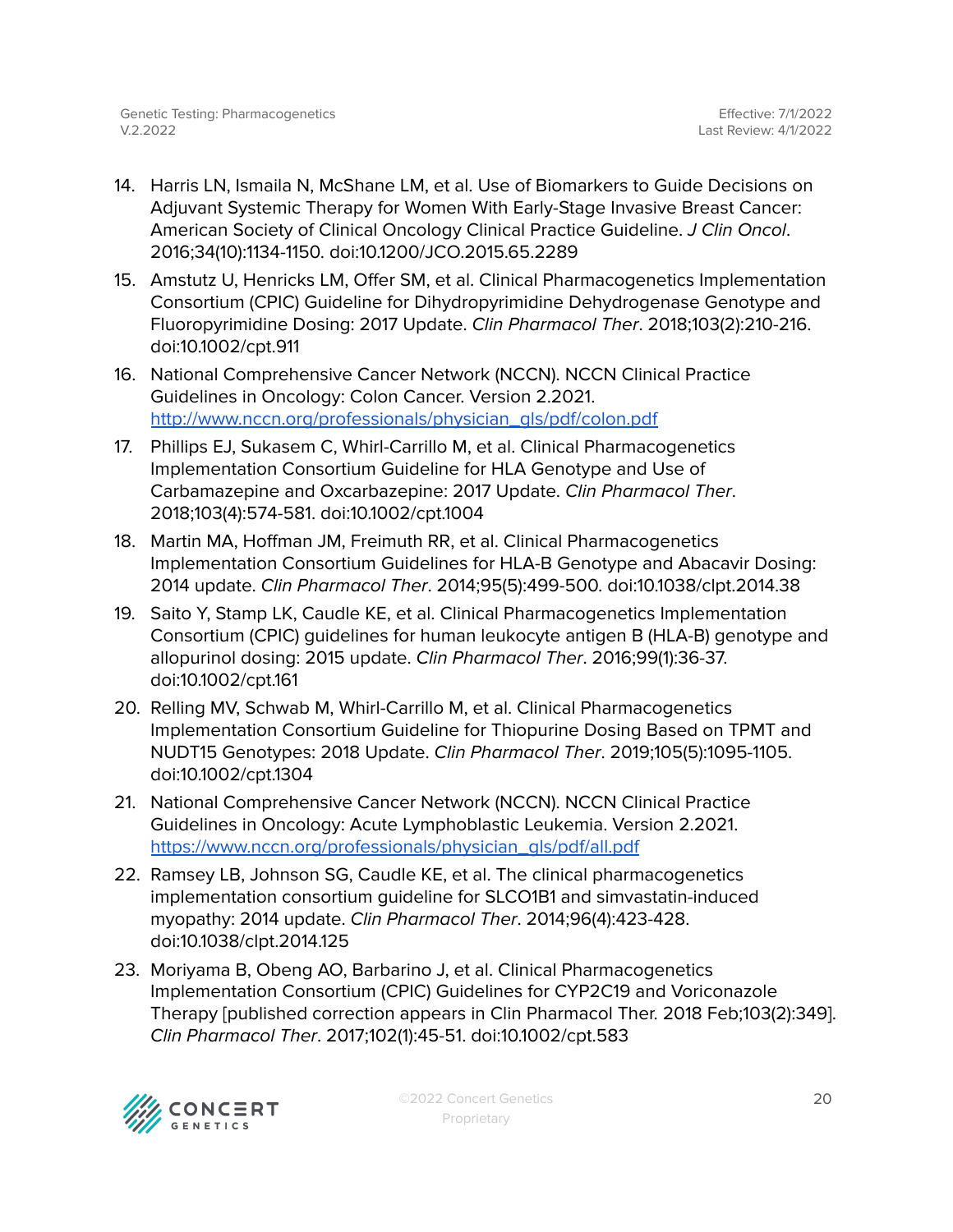- 24. Karnes JH, Rettie AE, Somogyi AA, et al. Clinical Pharmacogenetics Implementation Consortium (CPIC) Guideline for CYP2C9 and HLA-B Genotypes and Phenytoin Dosing: 2020 Update. Clin Pharmacol Ther. 2021;109(2):302-309. doi:10.1002/cpt.2008
- 25. Theken, K.N., Lee, C.R., Gong, L., Caudle, K.E., Formea, C.M., Gaedigk, A., Klein, T.E., Agúndez, J.A. and Grosser, T. (2020), Clinical Pharmacogenetics Implementation Consortium Guideline (CPIC) for CYP2C9 and Nonsteroidal Anti‐Inflammatory Drugs. Clin. Pharmacol. Ther., 108: 191-200. doi:[10.1002/cpt.1830](https://doi.org/10.1002/cpt.1830)
- 26. Gammal RS, Court MH, Haidar CE, et al. Clinical Pharmacogenetics Implementation Consortium (CPIC) Guideline for UGT1A1 and Atazanavir Prescribing. Clin Pharmacol Ther. 2016;99(4):363-369. doi:10.1002/cpt.269
- 27. Dean L. Irinotecan Therapy and UGT1A1 Genotype. 2015 May 27 [Updated 2018 Apr 4]. In: Pratt VM, Scott SA, Pirmohamed M, et al., editors. Medical Genetics Summaries [Internet]. Bethesda (MD): National Center for Biotechnology Information (US); 2012-. Available from: <https://www.ncbi.nlm.nih.gov/books/NBK294473/>
- 28. Zhu X, Ma R, Ma X, Yang G. Association of UGT1A1\*6 polymorphism with irinotecan-based chemotherapy reaction in colorectal cancer patients: a systematic review and a meta-analysis. Biosci Rep. 2020;40(10):BSR20200576. doi:10.1042/BSR20200576
- 29. Du P, Wang A, Ma Y, Li X. Association between the UGT1A1\*28 allele and hyperbilirubinemia in HIV-positive patients receiving atazanavir: a meta-analysis. Biosci Rep. 2019;39(5):BSR20182105. Published 2019 May 2. doi:10.1042/BSR20182105
- 30. Crews KR, Monte AA, Huddart R, et al. Clinical Pharmacogenetics Implementation Consortium Guideline for CYP2D6, OPRM1, and COMT Genotypes and Select Opioid Therapy [published online ahead of print, 2021 Jan 2]. Clin Pharmacol Ther. 2021;10.1002/cpt.2149. doi:10.1002/cpt.2149
- 31. Tse G, Gong M, Li G, et al. Genotype-guided warfarin dosing vs. conventional dosing strategies: a systematic review and meta-analysis of randomized controlled trials. Br J Clin Pharmacol. 2018;84(9):1868-1882. doi:10.1111/bcp.13621
- 32. Ruano G, Kost JA. Fundamental Considerations for Genetically-Guided Pain Management with Opioids Based on CYP2D6 and OPRM1 Polymorphisms. Pain Physician. 2018;21(6):E611-E621.
- 33 Lee CR, Luzum JA, Sangkuhl K, et al. Clinical Pharmacogenetics Implementation Consortium Guideline for CYP2C19 Genotype and Clopidogrel Therapy: 2022 Update [published online ahead of print, 2022 Jan 16]. Clin Pharmacol Ther. 2022;10.1002/cpt.2526. doi:10.1002/cpt.2526.



©2022 Concert Genetics Proprietary